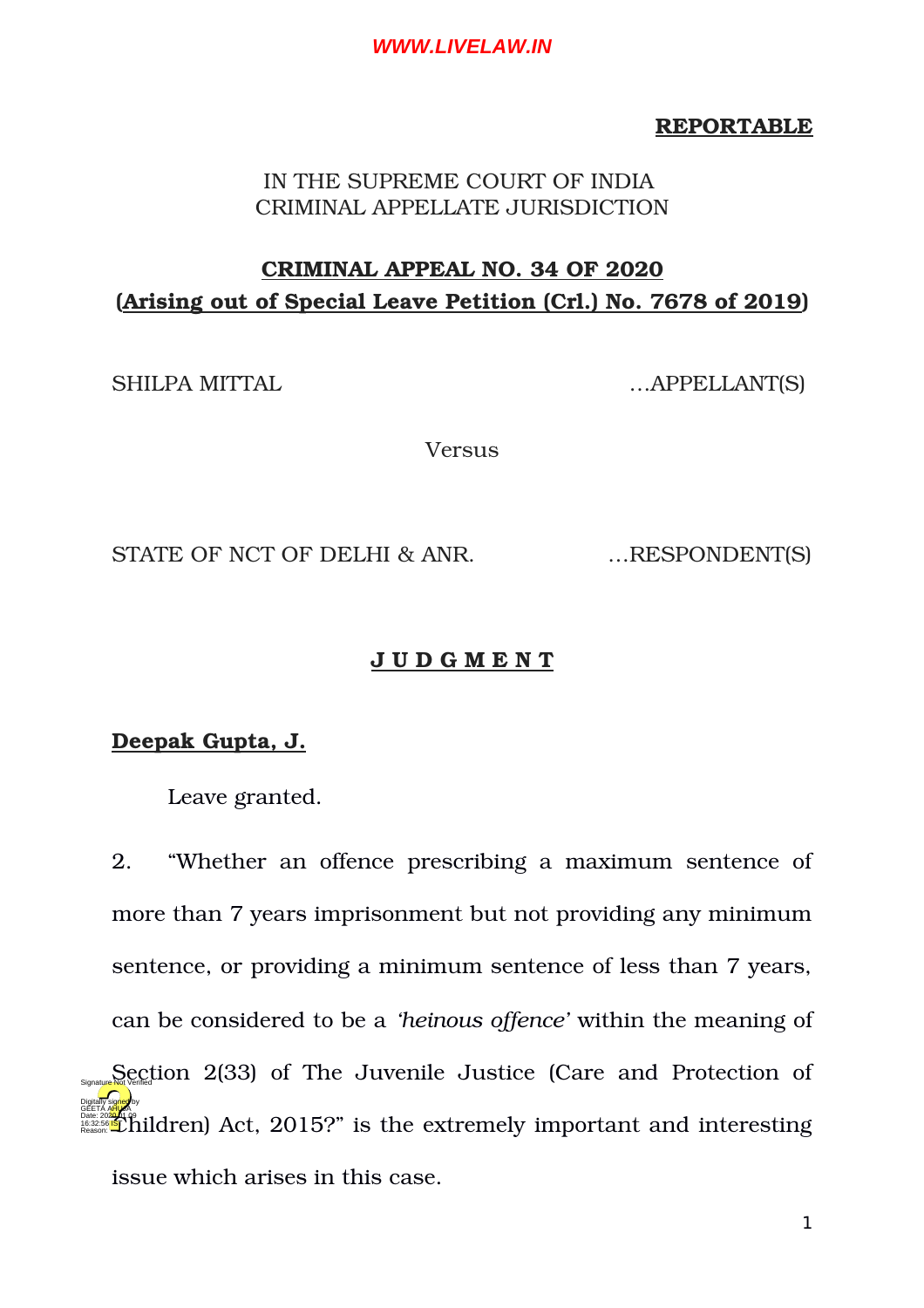3. The factual background is that a juvenile 'X' is alleged to have committed an offence punishable under Section 304 of the Indian Penal Code, 1860 (IPC for short) which offence is punishable with a maximum punishment of imprisonment for life or up to 10 years and fine in the first part and imprisonment up to 10 years or fine, or both in the second part. No minimum sentence is prescribed.

4. The deceased in the motor vehicle accident was the brother of the appellant herein. The juvenile at the time of occurrence was above 16 years but below 18 years. The Juvenile Justice Board vide order dated 04.06.2016 held that juvenile 'X' has committed a heinous offence, and, therefore should be tried as an adult. The appeal filed to the Children's Court was also dismissed on 11.02.2019. Thereafter, the juvenile 'X', through his mother approached the High Court of Delhi, which vide order 01.05.2019 held that since no minimum sentence is prescribed for the offence in question, the said offence did not fall within the ambit of Section 2(33) of the Juvenile Justice (Care and Protection of Children) Act, 2015. This order is under challenge in this appeal.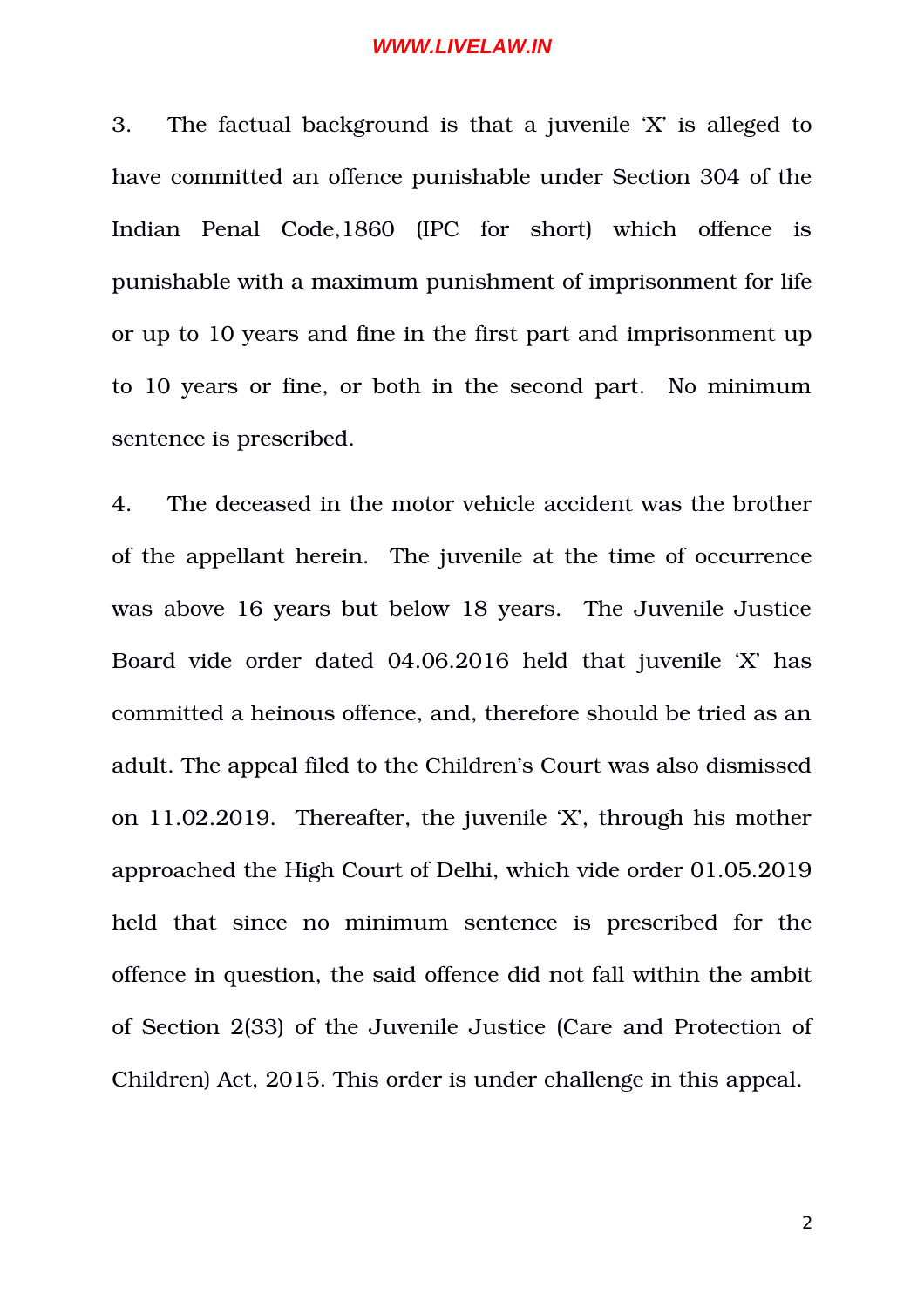5. We have heard Mr. Siddharth Luthra, learned senior counsel for the appellant and Mr. Mukul Rohatgi, learned senior counsel and Mr. Hrishikesh Baruah, learned counsel appearing for juvenile 'X'.

6. To appreciate the contentions of the parties, it would be relevant to make a brief reference to the history and development of Juvenile Justice Act in India. In India there was no pan India Act to govern children, and some states had their own enactments, like the Madras Children Act, 1920. The Union had also enacted the Children Act of 1960 but this was only applicable to Union Territories and not the States. Therefore, this Court in *Sheela Barse(II) and others vs. Union of India and others[1](#page-2-0)* , observed as follows :

> **"4.** We have by our order dated August 5, 1986 called upon the State Governments to bring into force and to implement vigorously the provisions of the Childrens' Acts enacted in the various States. But we would suggest that instead of each State having its own Childrens' Act different in procedure and content from the Childrens' Act in other States, it would be desirable if the Central Government initiates Parliamentary Legislation on the subject, so that there is complete uniformity in regard to the various provisions relating to children in the entire territory of the country…"

<span id="page-2-0"></span><sup>1</sup> (1986) 3 SCC 632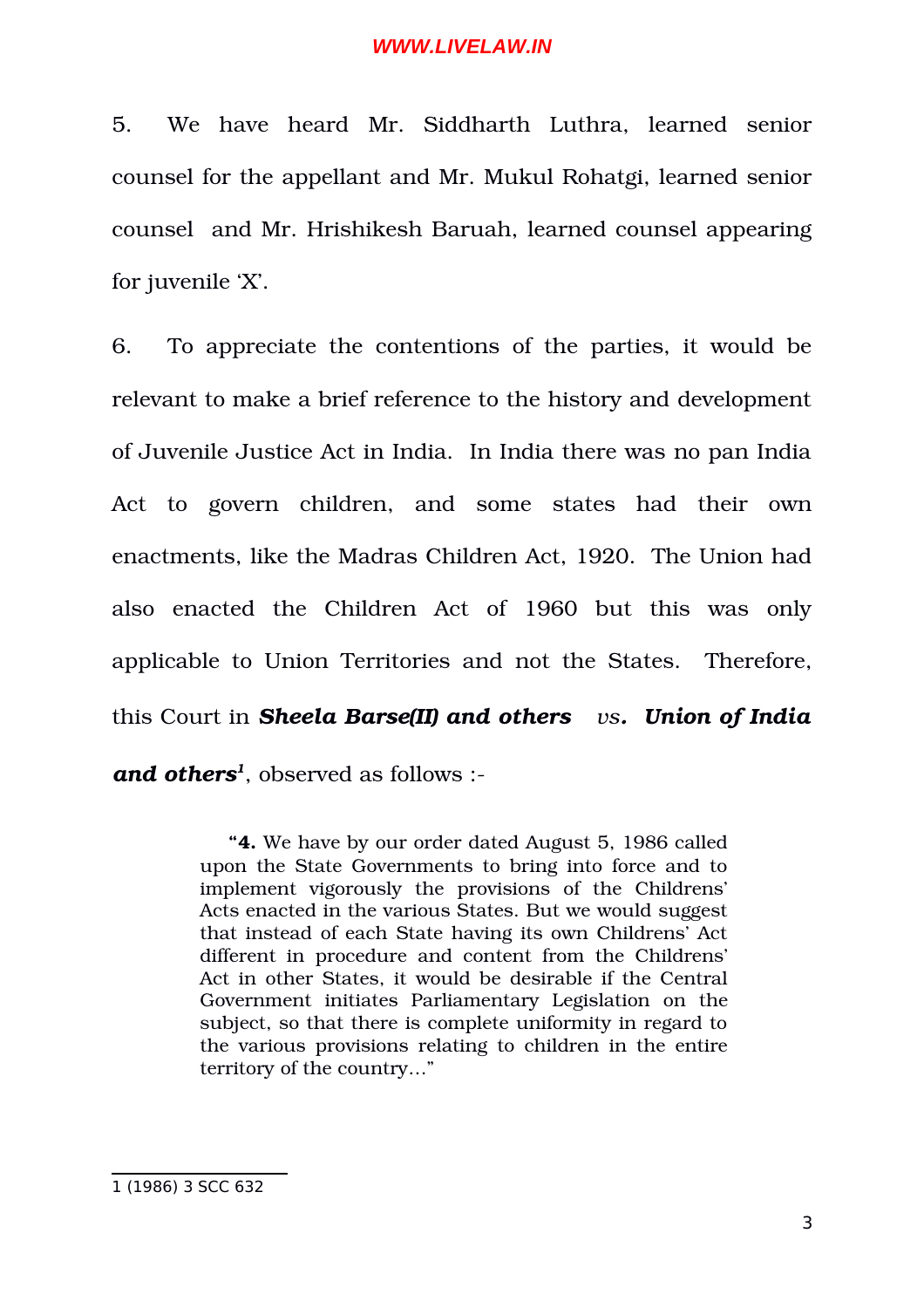It would be pertinent to mention that these observations were made in the context of developments happening internationally in the field of Child Rights. The United Nations General Assembly adopted the United Nations Standard Minimum Rules for the Administration of Juvenile Justice on 29<sup>th</sup> November, 1985. These Rules are commonly referred to as the Beijing Rules. Clause 4.1 of the Rules reads as follows :

> "4.1 In those legal systems recognizing the concept of the age of criminal responsibility for juveniles, the beginning of that age shall not be fixed at too low an age level, bearing in mind the facts of emotional, mental and intellectual maturity."

7. As is apparent, the Rules did not fix any specified age and left it to each country to frame their domestic laws, keeping in view the various relevant doctrines.

8. After the adoption of the Beijing Rules, India enacted the Juvenile Justice Act, 1986. In this Act, the juvenile was defined under Section 2(h) to mean a boy who has not attained the age of 16 years or a girl who has not attained the age of 18 years. Such a juvenile was entitled to various protections and these protections were uniform irrespective of the nature of the crime committed.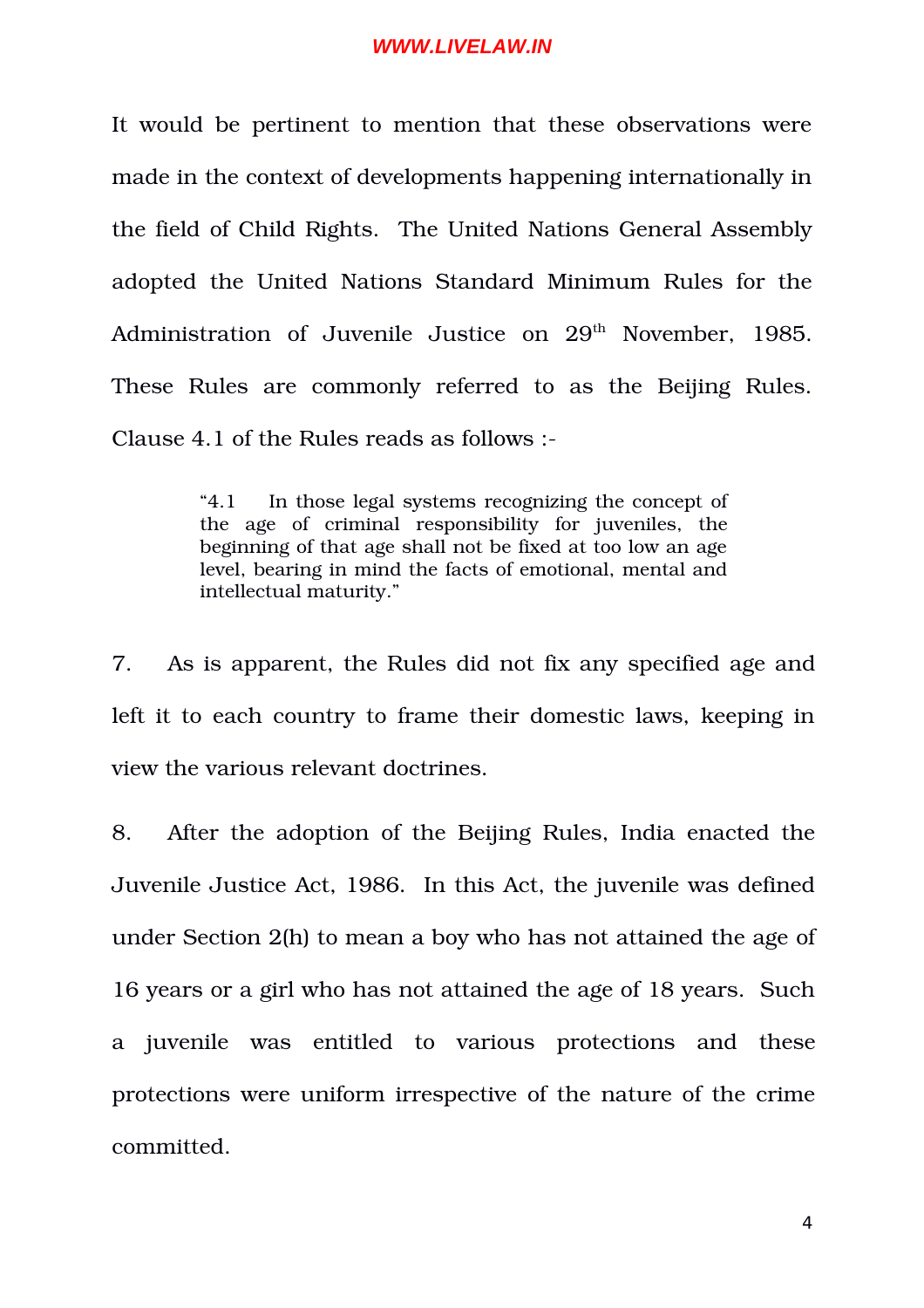9. The United Nations Convention on the Rights of Child, (CRC for short) was adopted by the United Nations General Assembly on 20th November, 1989, and this Convention came into force on  $2<sup>nd</sup>$  September, 1990. Under Article 1 of the CRC a child was defined as every human being below the age of 18 years. However, if the domestic law provided that the child attained majority below the age of 18 years, then that would be treated to be the age till which the child would remain a juvenile. Discretion was left to the individual countries to fix the age of juvenility under the domestic laws.

10. The next development was the enactment of The Juvenile Justice (Care and Protection of Children) Act, 2000 (hereinafter referred to as the Act of 2000) which repealed the Juvenile Justice Act, 1986. Under the Act of 2000 a juvenile or child was defined to mean a person who had not completed 18 years of age. Even a juvenile in conflict with law was defined to mean a juvenile who was alleged to have committed an offence. Since there was no clarity with regard to the date on which the age was to be determined, the definition of juvenile in conflict with law was amended and the juvenile in conflict with law has been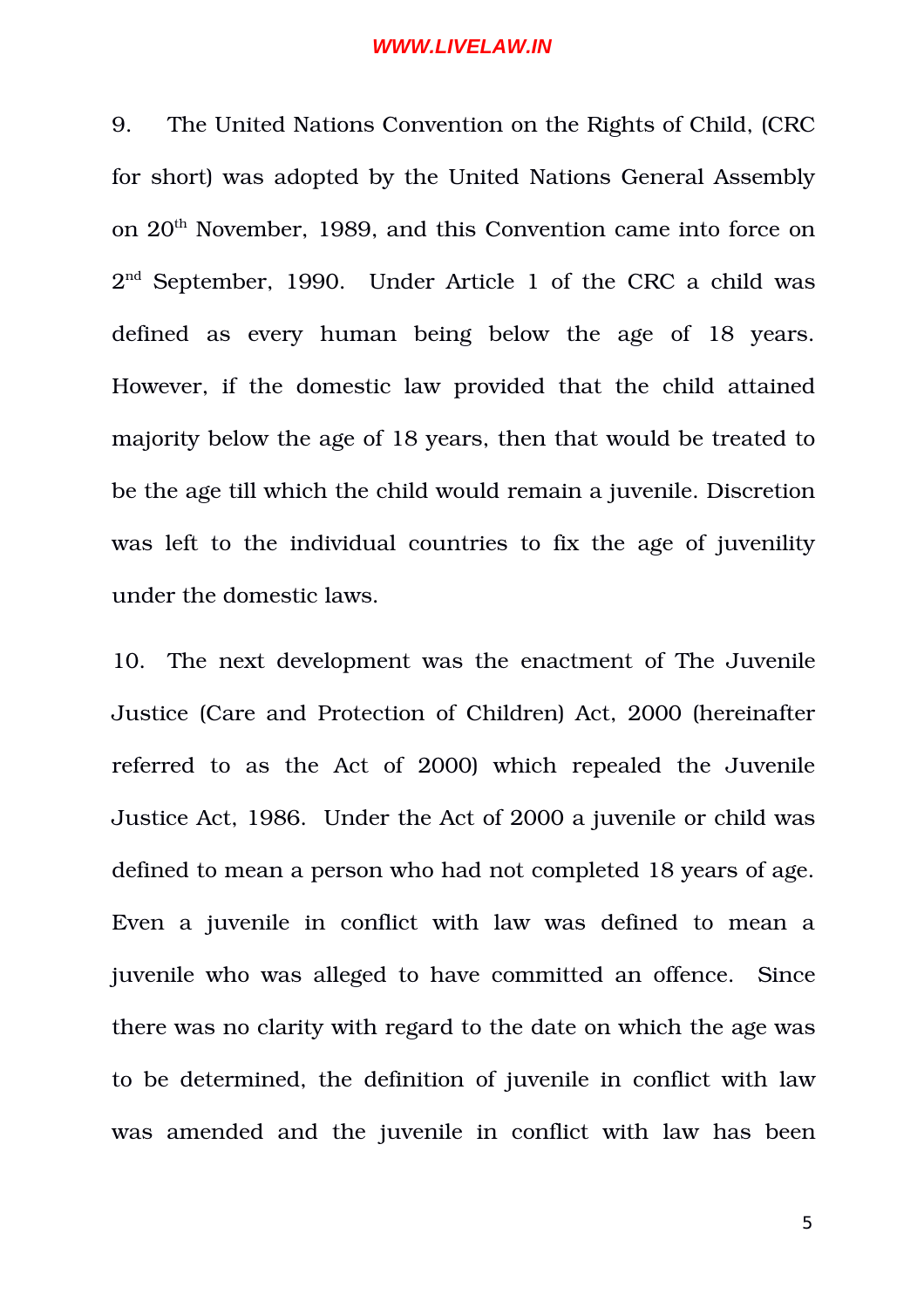defined to mean a juvenile who is alleged to have committed an offence and has not completed  $18<sup>th</sup>$  year of age as on the day of commission of the offence.

11. An unfortunate incident of rape and murder of a young girl (given the identity 'Nirbhaya') took place in Delhi in December 2012. One of the persons involved in the crime was a juvenile, aged  $17\frac{1}{2}$  years. This led to a call from society to re-visit the law and some sections of society felt that the word 'juvenile' had been given a very wide meaning and juveniles have been dealt with leniently. In one such matter *Salil Bali* vs. *Union of India and Another[2](#page-5-0) ,* this Court rejected the writ petition which prayed for reconsideration of Sections 2(k), 2(l), and 15 of the Act of 2000. Thereafter, a writ petition titled **Subramanian Swamy and** *others* vs. *Raju through Member, Juvenile Justice Board and Another[3](#page-5-1)* was filed challenging the provisions of the Act of 2000, especially with regard to classification of juveniles. This petition was also dismissed. This Court held that the decision as to who should be treated as a juvenile is a decision for the Legislature to take and the courts cannot enter into this arena.

<span id="page-5-0"></span><sup>2</sup> (2013) 7 SCC 705

<span id="page-5-1"></span><sup>3</sup> (2014) 8 SCC 390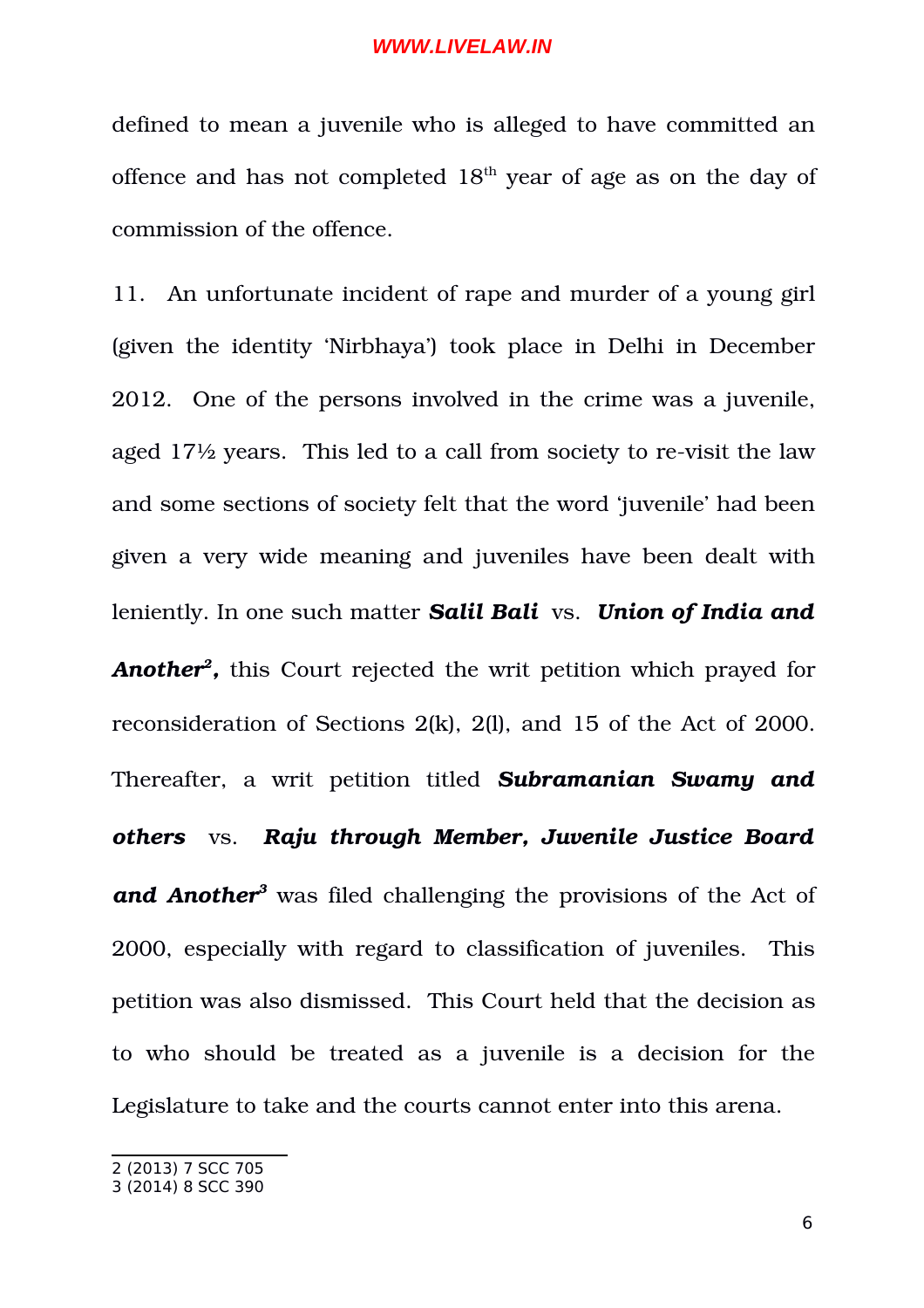12. Thereafter, the Juvenile Justice (Care and Protection of Children) Act, 2015 (hereinafter referred to the Act of 2015) was enacted. For the first time, the Act of 2015 made a departure from the earlier Acts. Since this Act is the subject matter of discussion in this case, we may refer to the following relevant provisions of the Act.

> "Section 2(12) "child" means a person who has not completed eighteen years of age;

> Section 2(13) "child in conflict with law" means a child who is alleged or found to have committed an offence and who has not completed eighteen years of age on the date of commission of such offence;

xxx xxx xxx xxx

Section 2(33) "heinous offences" includes the offences for which the minimum punishment under the Indian Penal Code (45 of 1860) or any other law for the time being in force is imprisonment for seven years or more;

 $\text{XXX}$   $\text{XXX}$   $\text{XXX}$ 

Section 2(35) "juvenile" means a child below the age of eighteen years;

xxx xxx xxx

Section 2(45) "petty offences" includes the offences for which the maximum punishment under the Indian Penal Code (45 of 1860) or any other law for the time being in force is imprisonment upto three years;

xxx xxx xxx xxx

Section 2(54) "serious offences" includes the offences for which the punishment under the Indian Penal Code (45 of 1860) or any other law for the time being in force, is imprisonment between three to seven years;"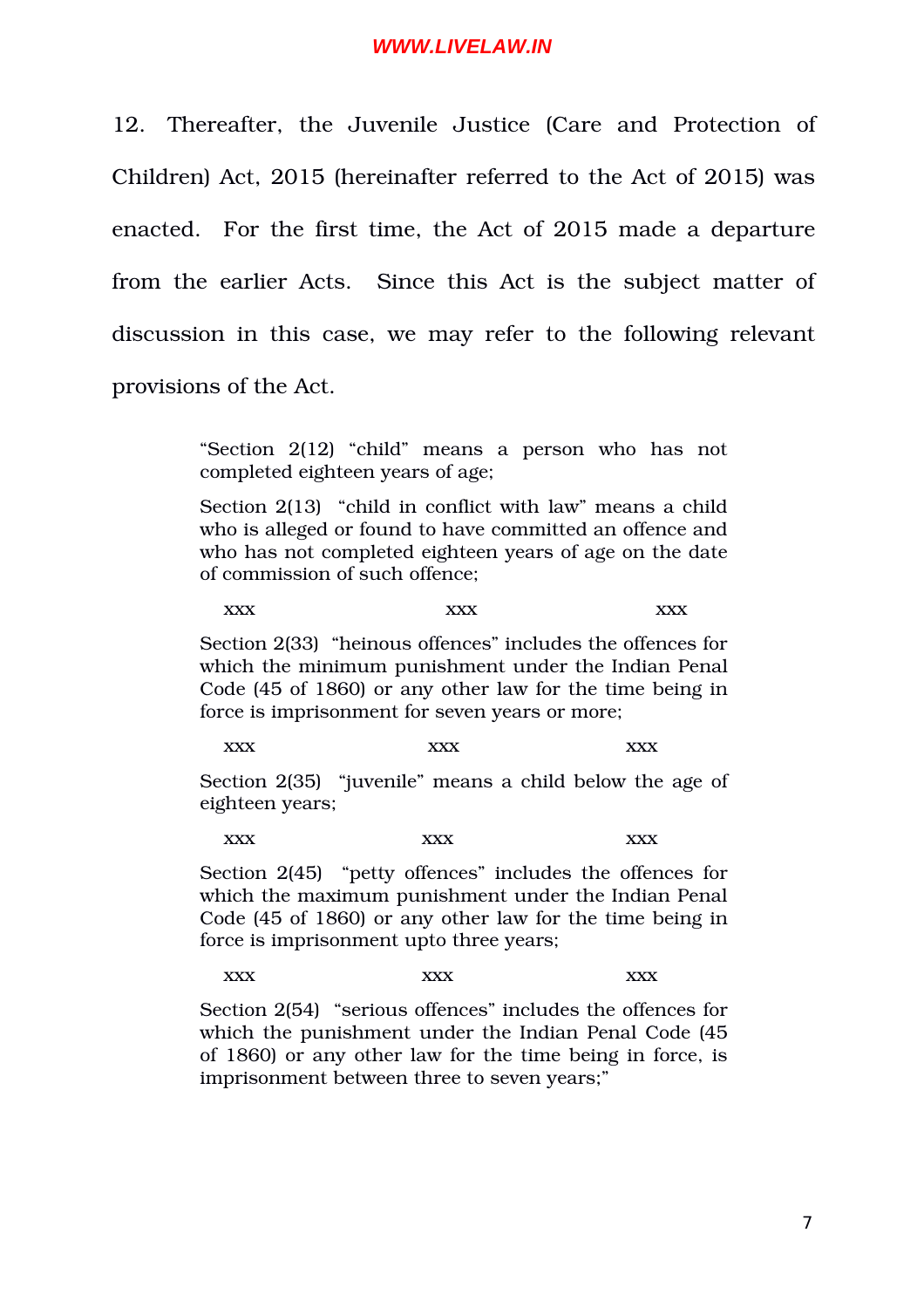13. A bare reading of Section 2(12), 2(13) and 2(35) clearly shows that a child or a juvenile is a person who has not completed 18 years of age, and a child in conflict with law is a child/juvenile who commits an offence when that child/juvenile has not completed 18 years of age. 'Petty offences' have been defined under Section 2(45) to mean offences for which the maximum punishment provided under any law including the IPC, is imprisonment up to 3 years. 'Serious offences' means, offences for which punishment under any law is imprisonment between 3-7 years. 'Heinous offences' have been defined to mean offences for which the minimum punishment under any law is imprisonment for 7 years or more. This was a departure from the previous legislation on the subject where the offences had not been categorised as heinous or serious.

14. Section 14 of the Act of 2015 lays down the procedure to be followed by the Juvenile Justice Board while conducting an enquiry regarding a child in conflict with law under these different categories. We are mainly concerned with sub-section  $(5)$  (d), (e) and (f), which reads as follows :-

# "**14. Inquiry by Board regarding child in conflict with law.**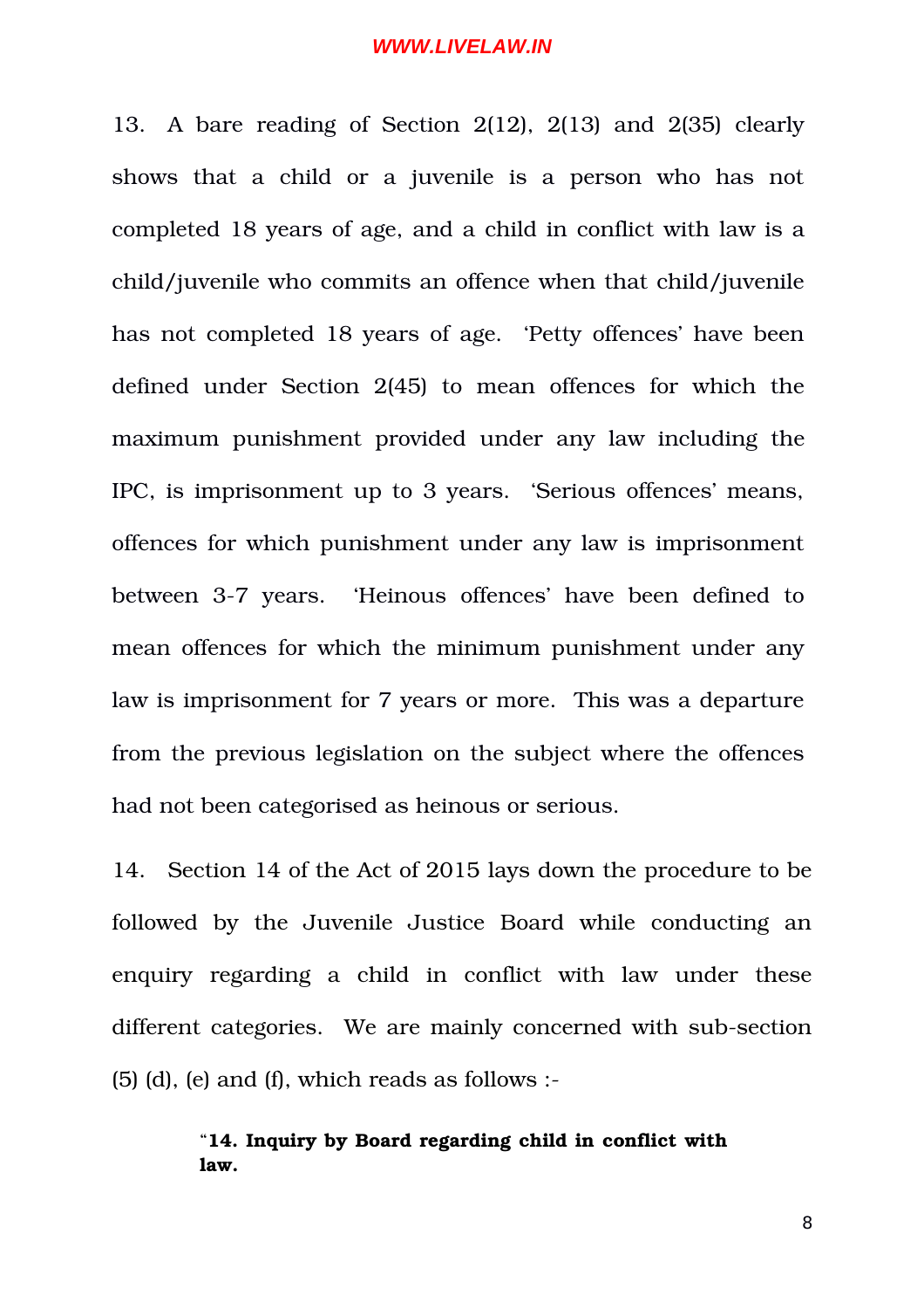xxx xxx xxx xxx (5) The Board shall take the following steps to ensure fair and speedy inquiry, namely:—

- (a)  $\dots$   $\dots$   $\dots$
- (b)  $\dots$   $\dots$   $\dots$
- $(c)$  ... ... ... ... ... ... ... ... ...

(d) cases of petty offences, shall be disposed of by the Board through summary proceedings, as per the procedure prescribed under the Code of Criminal Procedure, 1973 (2 of 1974);

(e) inquiry of serious offences shall be disposed of by the Board, by following the procedure, for trial in summons cases under the Code of Criminal Procedure, 1973 (2 of 1974);

(f) inquiry of heinous offences,—

(i) for child below the age of sixteen years as on the date of commission of an offence shall be disposed of by the Board under clause (e);

(ii) for child above the age of sixteen years as on the date of commission of an offence shall be dealt with in the manner prescribed under section 15."

15. The inquiry for serious offences has to be disposed of by following the procedure for trial in summons cases under the Code of Criminal Procedure, 1973 (Cr.PC for short). As far as heinous offences are concerned if the child is below 16 years then the procedure prescribed for serious offences is to be followed; but if the child is above 16 years then assessment in terms of Section 15 has to be made.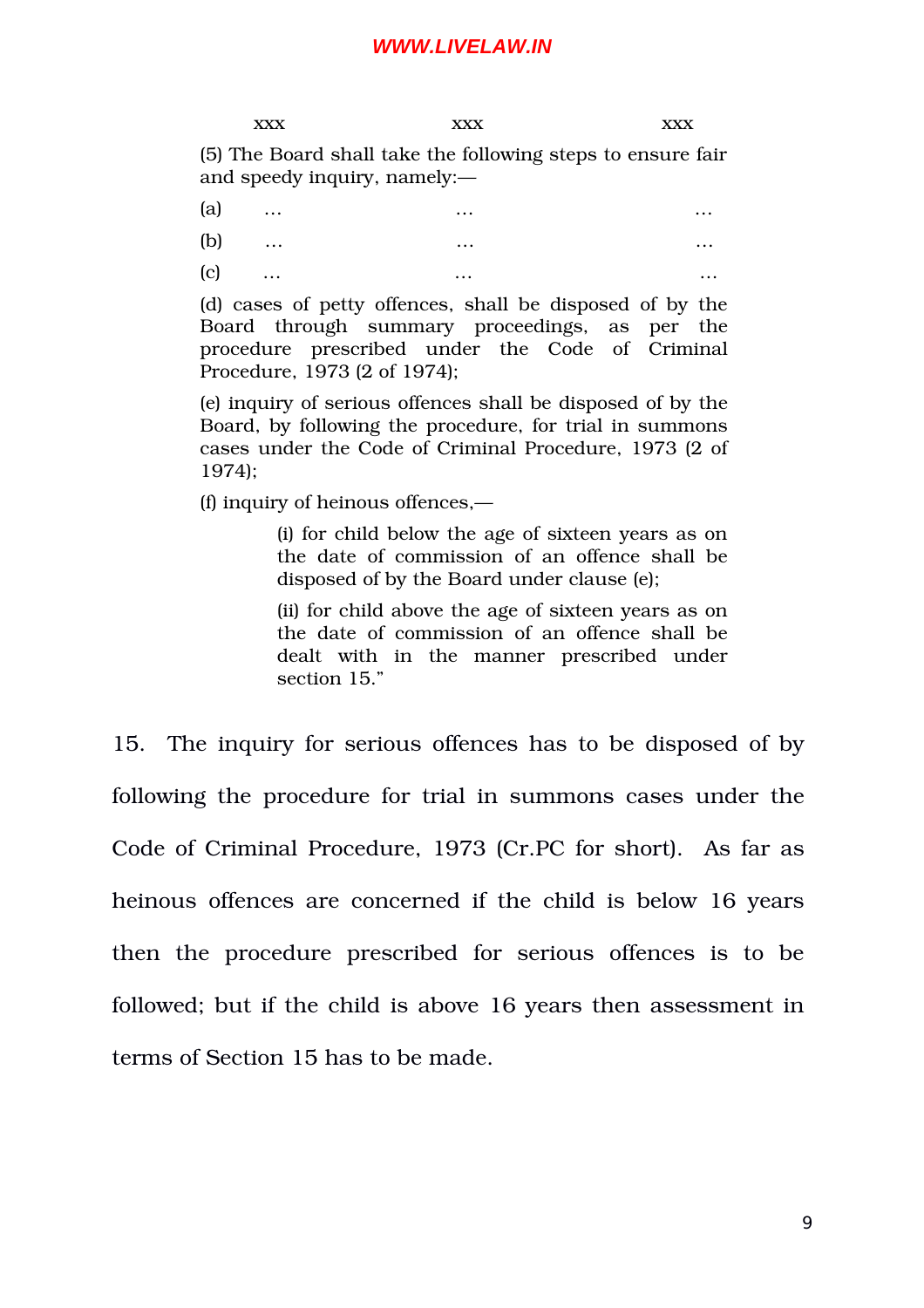16. The above categorisation has been done with a purpose which is reflected in Section 15 of the Act of 2015, which reads as follows :

> "**15. Preliminary assessment into heinous offences by Board.**  (1) In case of a heinous offence alleged to have been committed by a child, who has completed or is above the age of sixteen years, the Board shall conduct a preliminary assessment with regard to his mental and physical capacity to commit such offence, ability to understand the consequences of the offence and the circumstances in which he allegedly committed the offence, and may pass an order in accordance with the provisions of sub-section (3) of section 18:

> Provided that for such an assessment, the Board may take the assistance of experienced psychologists or psycho-social workers or other experts.

> *Explanation*.—For the purposes of this section, it is clarified that preliminary assessment is not a trial, but is to assess the capacity of such child to commit and understand the consequences of the alleged offence.

> (2) Where the Board is satisfied on preliminary assessment that the matter should be disposed of by the Board, then the Board shall follow the procedure, as far as may be, for trial in summons case under the Code of Criminal Procedure, 1973 (2 of 1974):

> Provided that the order of the Board to dispose of the matter shall be appealable under sub-section (2) of section 101.

> Provided further that the assessment under this section shall be completed within the period specified in section 14.

This Section provides that if the child offender has committed a

heinous offence, the Juvenile Justice Board shall conduct a

preliminary assessment with regard to the mental and physical

capacity of such child to commit such offence, the ability of the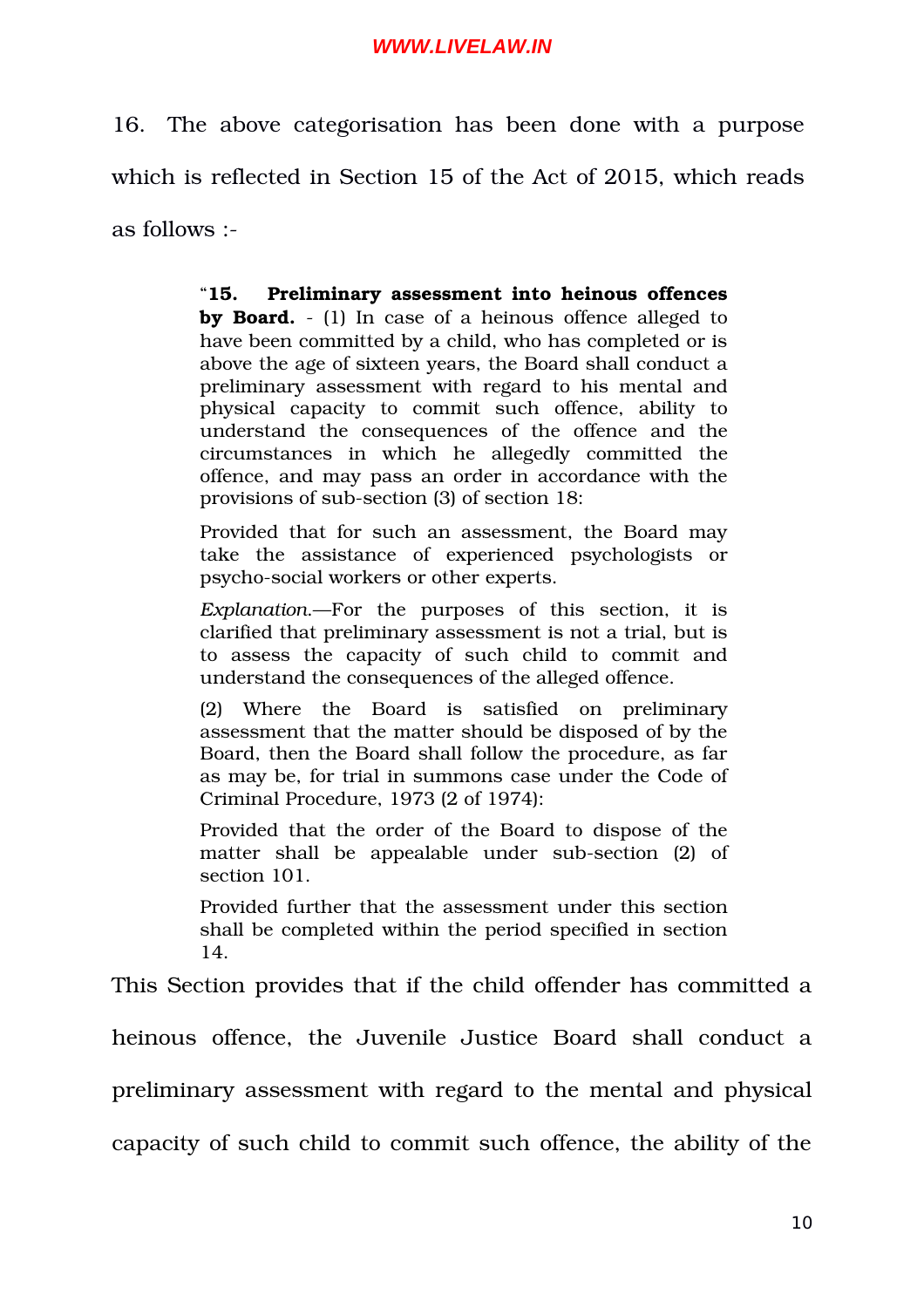child to understand the consequence of the offence and the circumstances in which the said offence was allegedly committed. The Board is entitled to take the help of experienced psychologists, psychosocial workers or other experts in the field. The explanation makes it clear that the preliminary assessment is not to go into the merits of the trial or the allegations against the child. The inquiry is conducted only to assess the capacity of the child to commit and understand the consequence of the offence. If the Board is satisfied that the matter can be disposed of by the Board, then the Board shall follow the procedure prescribed in summons cases under the Cr.PC.

17. Section 19 of the Act of 2015 empowers the Children's Court to re-assess the preliminary assessment of the Board under Section 15. It reads as follows :

> "**19. Powers of Children's Court -** (1) After the receipt of preliminary assessment from the Board under section 15, the Children's Court may decide that—

> (i) there is a need for trial of the child as an adult as per the provisions of the Code of Criminal Procedure, 1973 (2 of 1974) and pass appropriate orders after trial subject to the provisions of this section and section 21, considering the special needs of the child, the tenets of fair trial and maintaining a child friendly atmosphere;

> (ii) there is no need for trial of the child as an adult and may conduct an inquiry as a Board and pass appropriate orders in accordance with the provisions of section 18.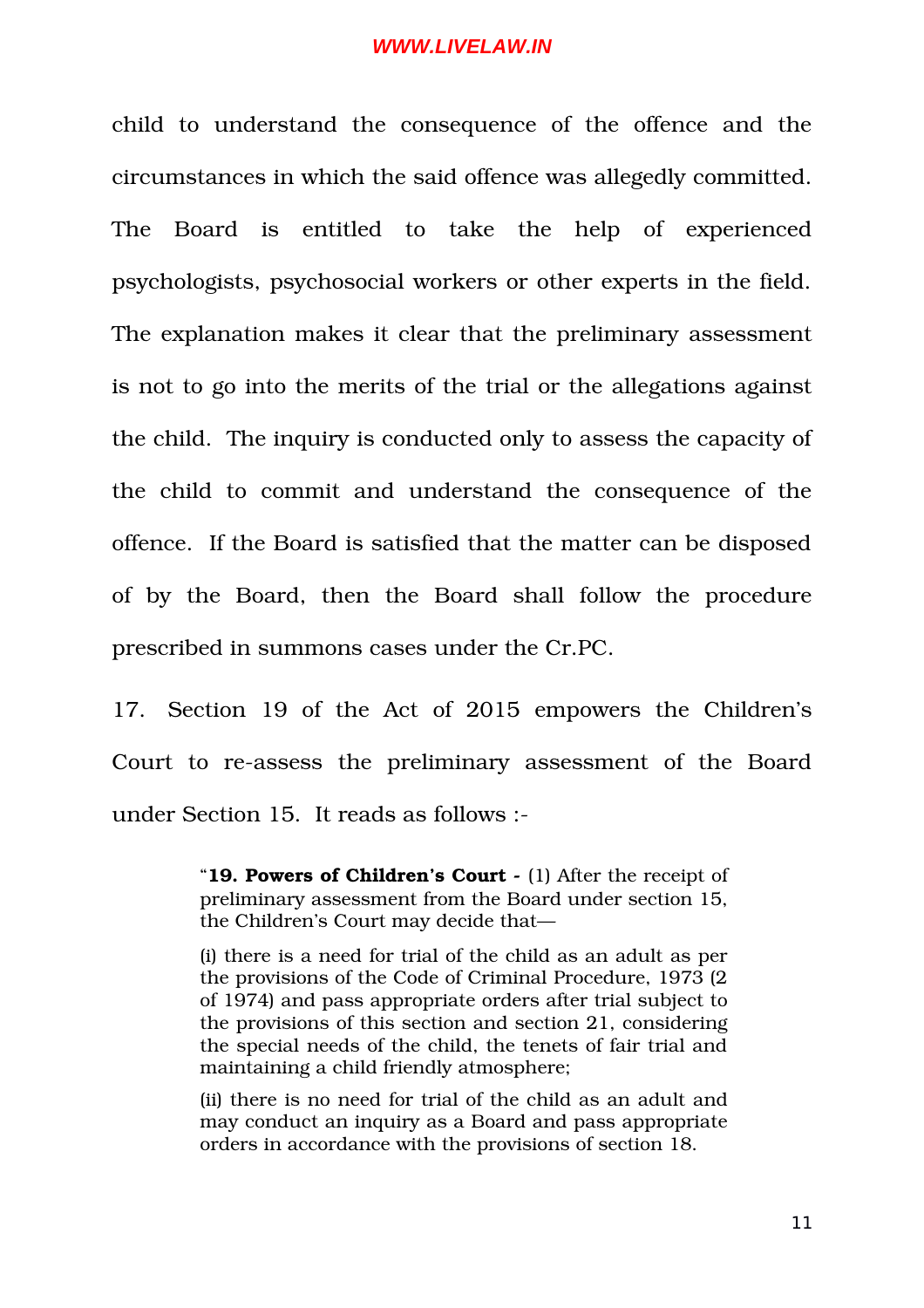(2) The Children's Court shall ensure that the final order, with regard to a child in conflict with law, shall include an individual care plan for the rehabilitation of child, including follow up by the probation officer or the District Child Protection Unit or a social worker.

(3) The Children's Court shall ensure that the child who is found to be in conflict with law is sent to a place of safety till he attains the age of twenty-one years and thereafter, the person shall be transferred to a jail:

Provided that the reformative services including educational services, skill development, alternative therapy such as counselling, behaviour modification therapy, and psychiatric support shall be provided to the child during the period of his stay in the place of safety.

(4) The Children's Court shall ensure that there is a periodic follow up report every year by the probation officer or the District Child Protection Unit or a social worker, as required, to evaluate the progress of the child in the place of safety and to ensure that there is no illtreatment to the child in any form.

(5) The reports under sub-section (4) shall be forwarded to the Children's Court for record and follow up, as may be required."

18. The Children's Court constituted under the Act of 2015 has to determine whether there is actually any need for trial of the child as an adult under the provisions of Cr.PC and pass appropriate orders in this regard. The Children's Court should also take into consideration the special needs of the child, tenets of fair trial and maintaining child-friendly atmosphere. The Court can also hold that there is no need to try the child as an adult. Even if the Children's Court holds that the child has to be tried as an adult, it must ensure that the final order includes an individual care plan for rehabilitation of the child as specified in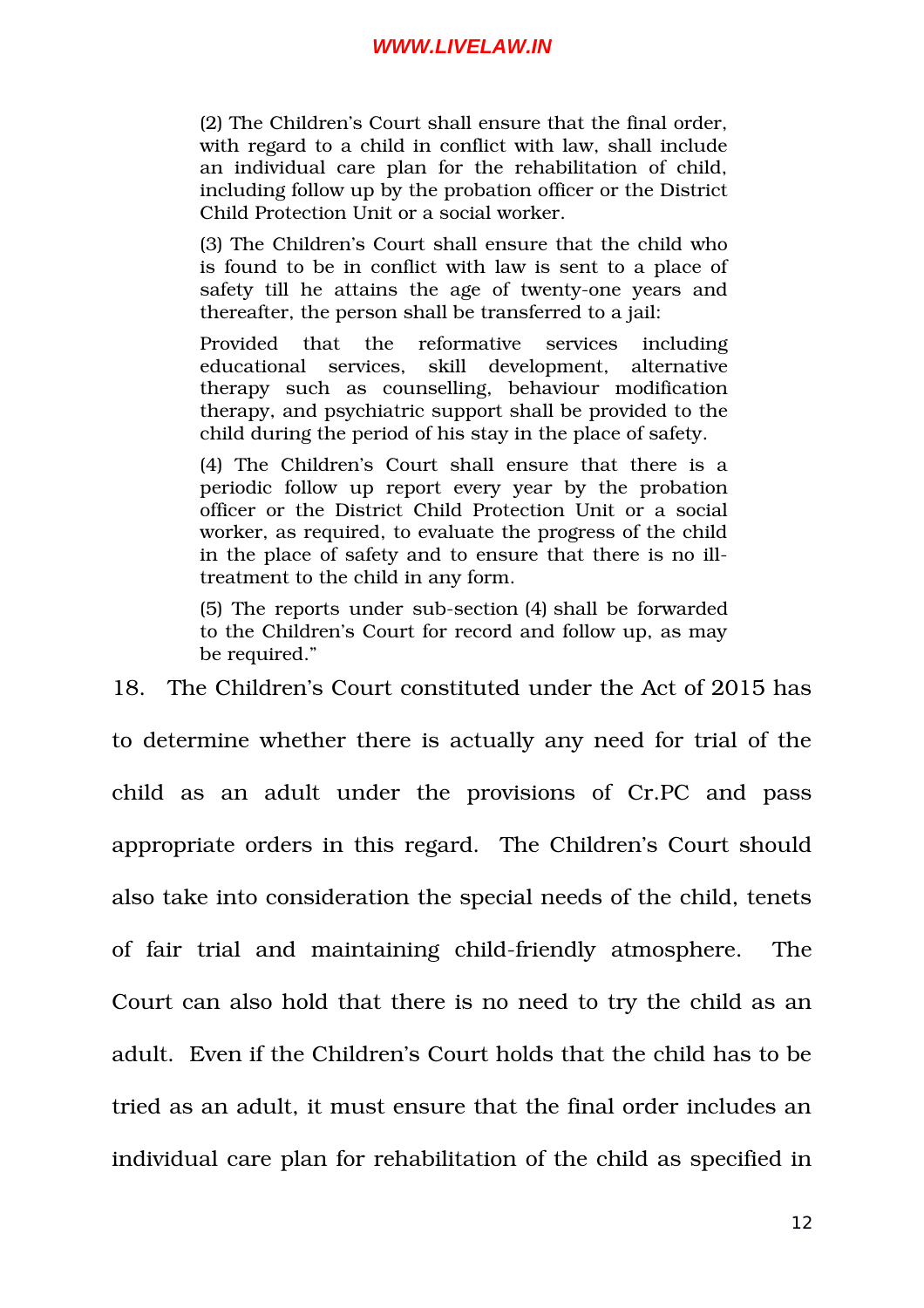Sub-section (2) of Section 19. Furthermore, under Sub-section(3) such a child must be kept in a place of safety and cannot be sent to jail till the child attains the age of 21 years, even if such a child has to be tried as an adult. It is also provided that though the child may be tried as an adult, reformative services, educational services, skill development, alternative therapy, counselling, behaviour modification, and psychiatric support is provided to the child during the period the child is kept in the place of safety.

19. It would also be pertinent to refer to Section 21 of the Act of 2015 which clearly lays down that no child in conflict with law shall be sentenced to death or life imprisonment without the possibility of release whether tried under the Act or under the IPC, or any other law.

20. It is contended by Mr. Siddharth Luthra, that if the definitions of offences, i.e., petty, serious and heinous are read literally then there is one category of offences which is not covered by the Act of 2015. He submits that petty offences are those offences where the punishment is up to 3 years, serious offences are those where the maximum punishment is of 7 years,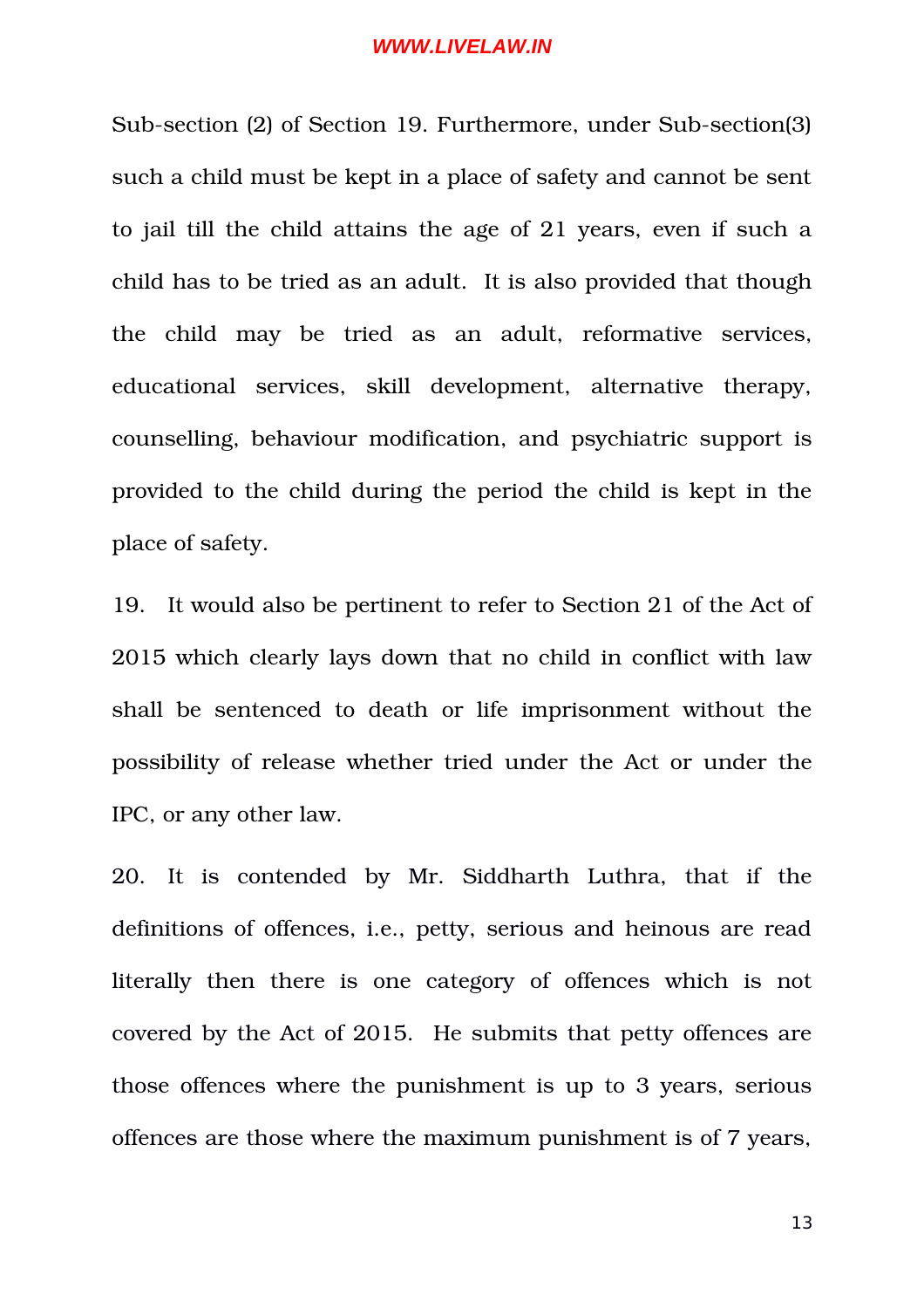and as far as heinous offences are concerned, if the definition is read literally, then these are only those offences which provide a minimum sentence of 7 years and above. He submits that this leaves out a host of offences falling within the  $4<sup>th</sup>$  category. The  $4<sup>th</sup>$ category of offences are those where the minimum sentence is less than 7 years, or there is no minimum sentence prescribed but the maximum sentence is more than 7 years. He has submitted a chart of such offences. It is not necessary to set out the chart in-extenso but we may highlight a few of these offences. Some of these offences relate to abetment but they also include offences such as those under Section 121A, 122 of IPC, offences relating to counterfeiting of currency, homicide not amounting to murder (as in the present case), abetment to suicide of child or innocent person and many others. He submits that it could not have been the intention of the Legislature to leave out these offences and they should have been in some category at least. The submission of Mr. Luthra is that if from the definition of 'heinous offences', the word 'minimum' is removed then all offences other than petty and serious would fall under the heading of 'heinous offences'. He submits that if the  $4<sup>th</sup>$  category of offences is left out it would result in an absurdity which could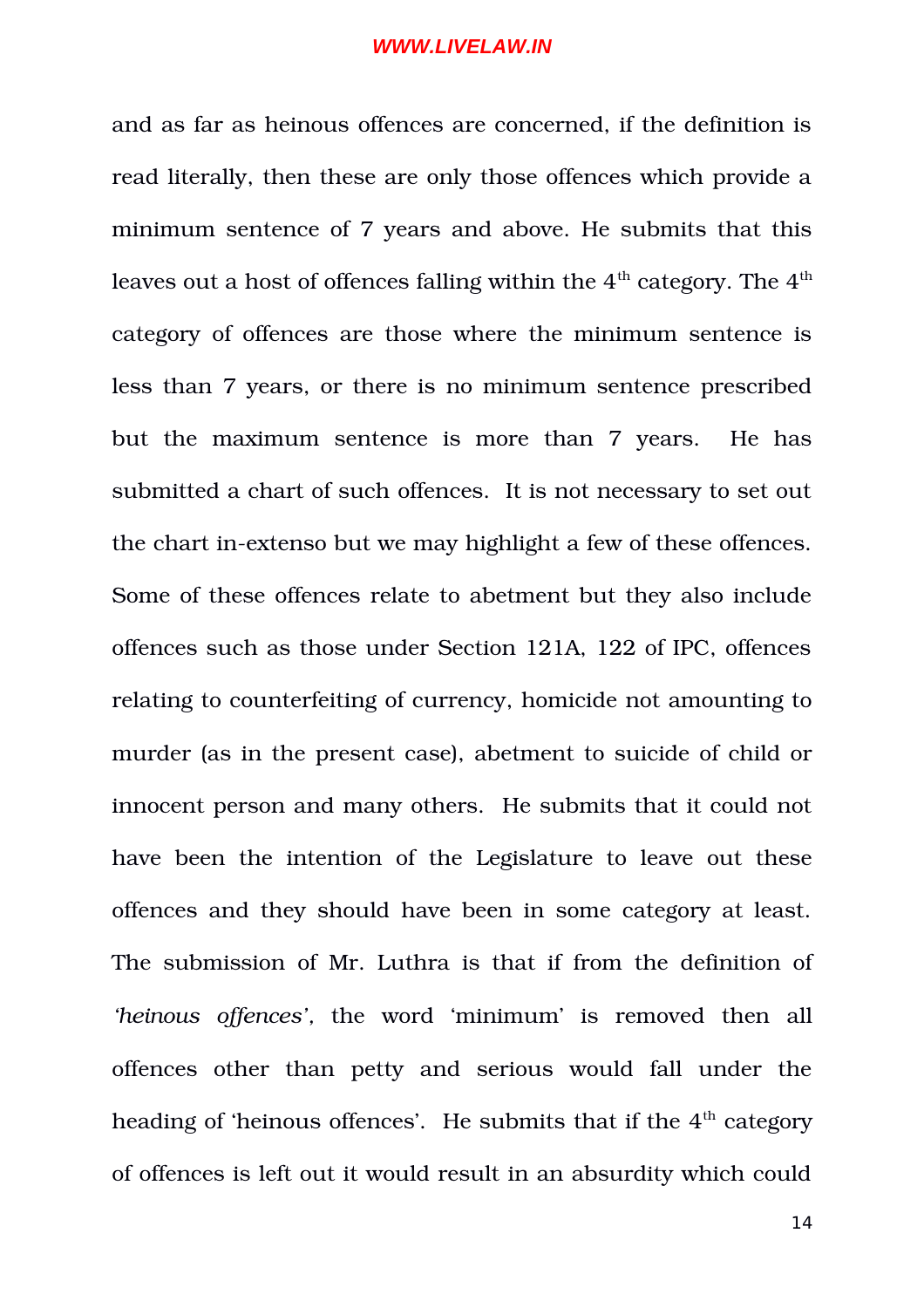not have been the intention of the Legislature. He further submits that applying the doctrine of surplusage, if the word 'minimum' is removed then everything will fall into place.

21. On the other hand, Mr. Mukul Rohatgi, learned senior counsel for the juvenile 'X' submitted that this Court cannot rewrite the law. He further submits that the intention of the Legislature cannot be deciphered by this Court only on the ground that a category of offences have been left out. If there is a lacuna in the scheme of the Act it is for the Legislature to correct the lacuna and this Court cannot step in.

22. It is true that if we accept the submission of Mr. Luthra, then things will fall into place. There would be only 3 categories of offences and all offences punishable with imprisonment of 7 years and above would be classified as 'heinous offence'. However, we are not solving a jigsaw puzzle where we have to put all the pieces in place. We are interpreting a statute which must be interpreted as per its language and intent.

23. The Golden Rule of Interpretation was laid down by the House of Lords in *Grey*  vs. *Pearson[4](#page-14-0)* , as follows :

<span id="page-14-0"></span><sup>4</sup> (1857) 6 HLC 61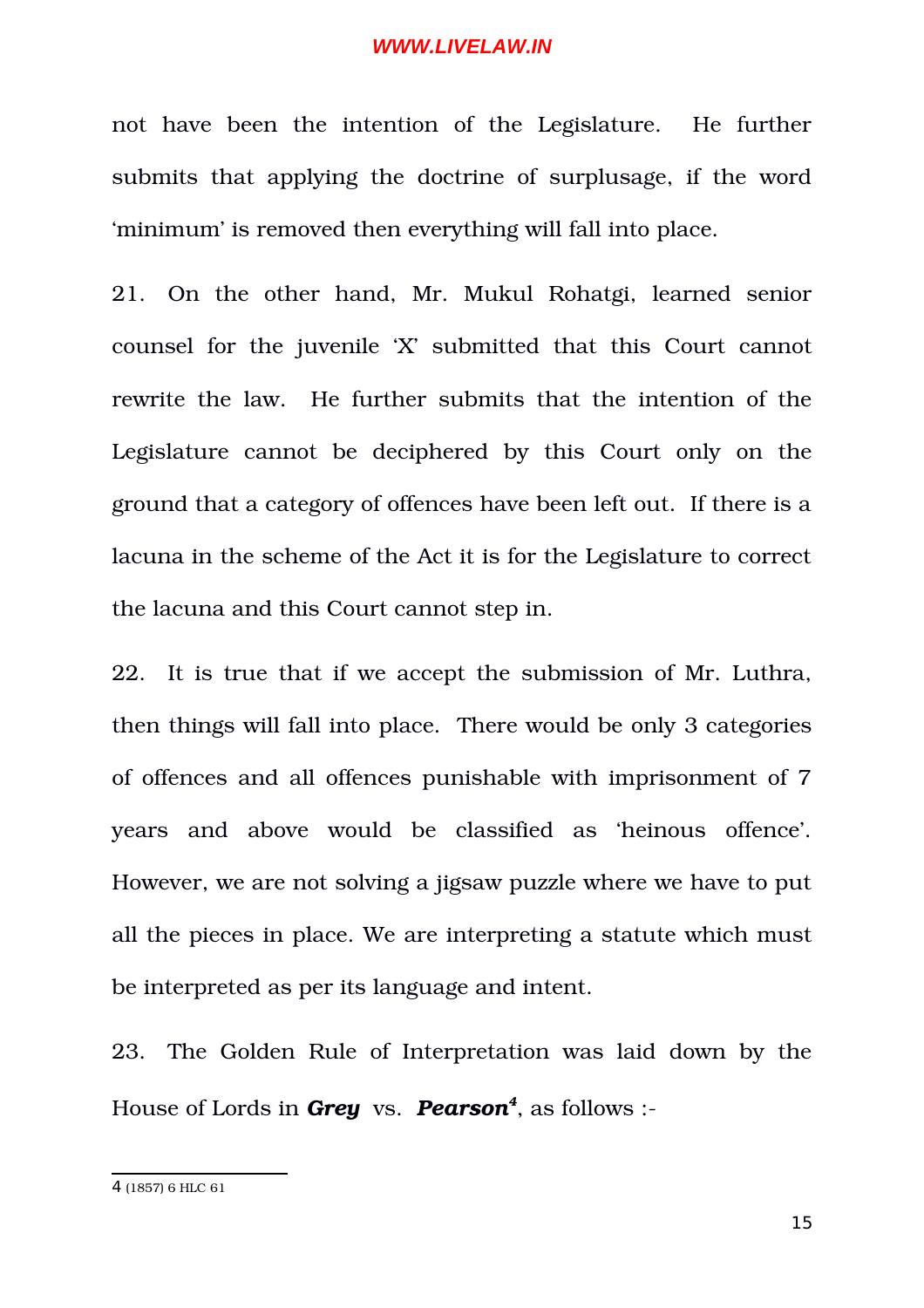"....I have been long and deeply impressed with the wisdom of the rule, now, I believe, universally adopted, at least in the Courts of Law in Westminster Hall, that in construing wills and indeed statutes, and all written instruments, the grammatical and ordinary sense of the words is to be adhered to, unless that would lead to some absurdity, or some repugnance or inconsistency with the rest of the instrument, in which case the grammatical and ordinary sense of the words may be modified, so as to avoid that absurdity and inconsistency, but no farther*. ..."*

## 24. The Privy Council in *Salmon*  vs. *Duncombe and Others[5](#page-15-0)*

stated the principle in the following terms :

"It is, however, a very serious matter to hold that when the main object of a statute is clear, it shall be reduced to a nullity by the draftsman's unskilfulness or ignorance of law. It may be necessary for a Court of Justice to come to such a conclusion, but their Lordships hold that nothing can justify it except necessity or the absolute intractability of the language used. ..."

25. In Justice G.P. Singh's treatise, "Principles of Statutory Interpretation'<sup>[6](#page-15-1)</sup> the doctrine of surplusage as a limit on the traditional rule of strict construction has been referred to. The main judgment on this point is the decision of the House of Lords in *McMonagle* vs. *Westminster City Council[7](#page-15-2) .* In that case the defendant's premises contained a machine which on insertion of a coin revealed two naked women in a manifestly immoral manner. The defendant was charged with using this premises as

<span id="page-15-0"></span><sup>5</sup> (1886) 11 AC 627

<span id="page-15-1"></span> $6$  14<sup>th</sup> Edn., Lexis Nexis, pp.89-90, 983 (2016)

<span id="page-15-2"></span><sup>7</sup> [1990] 2 A.C. 716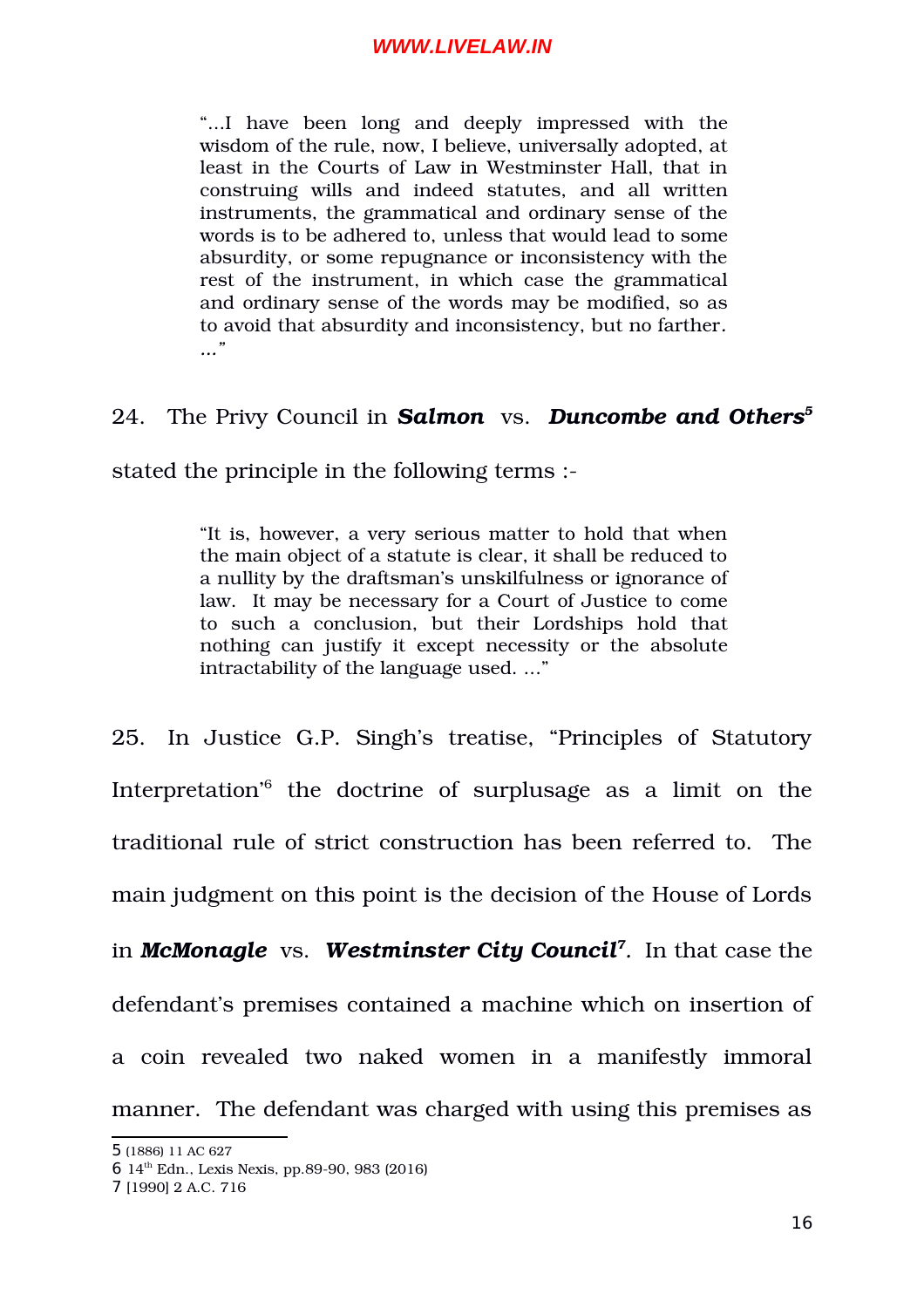a sex establishment without any licence. His contention was that the Act (Local Government (Miscellaneous Provisions) Act, 1982) used the words 'which is not unlawful' and since he was conducting an unlawful activity he did not require a licence. It was in this context that the House of Lords held that the words 'which are not unlawful' should be treated as surplusage and as having been introduced by incompetent draftsmanship. In that case the intention of the Legislature was clear that no sex establishment could be set up without a licence. The words 'which is not unlawful' would render the entire provision nugatory. That does not happen in this case. What has happened in this case is that there is a  $4<sup>th</sup>$  category of offences which is not dealt with under the Act. It cannot be said with certainty that the Legislature intended to include this  $4<sup>th</sup>$  category of offences in the category of 'heinous offences'. Merely because removing the word 'minimum' would make the Act workable is not a sufficient ground to hold that the word 'minimum' is surplusage.

<span id="page-16-0"></span>26. This Court in *Vasant Ganpat Padave* vs. *Anant* Mahadev Sawant<sup>[8](#page-16-0)</sup> was dealing with the provisions of Section 32-8 2019 SCC Online SC 1226 ( Judgment dated 18.09.2018 Civil Appeal No. 11774 of 2018)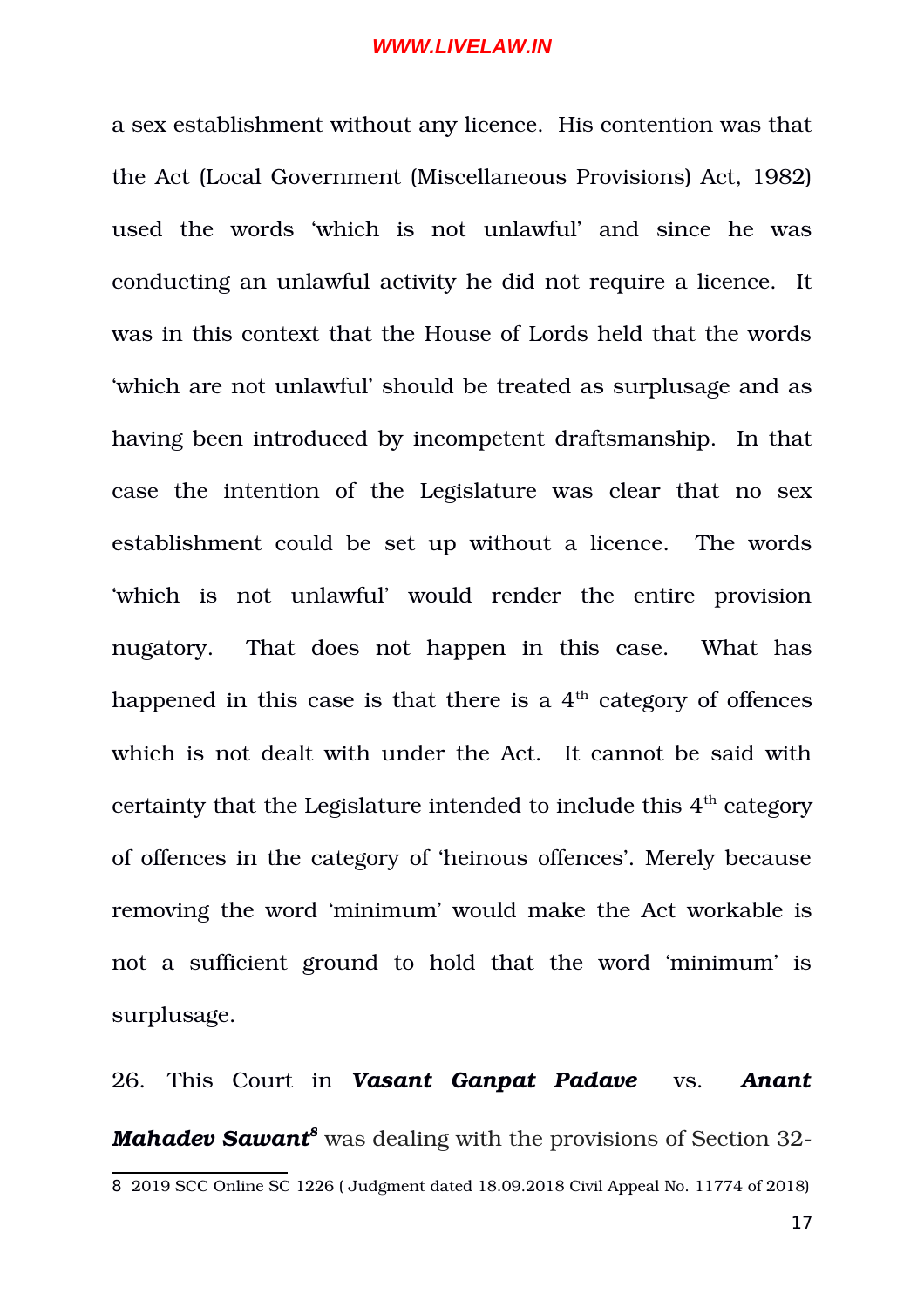F(1)(a) of the Maharashtra Tenancy and Agricultural Lands Act, 1948. It was an admitted case of the parties that this was a law for agrarian reforms. The provision in issue deals with the rights of the tenant to purchase the property where the landlord is a widow, minor or person with mental or physical disability. This Section essentially gave a right to the tenant to exercise his right of purchase within one year from the expiry of the period during which such landlord is entitled to terminate the tenancy. The Section literally provided that the landlord shall send an intimation to the tenant of the fact that he has attained majority before the expiry of the period during which the landlord is entitled to terminate the tenancy under Section 31. Though a widow or a disabled person were not required to give notice for the tenant to exercise his right of purchase, in the case of a minor unless the minor on attaining majority issued such a notice, the tenant would not be able to exercise his right of purchase. Effectively the minor on attaining majority cold defeat the right of the tenant by not issuing the notice. It is in this context that this Court held that this would create such an anomaly that it would turn the entire scheme of agrarian reform on its head. Therefore, it held as follows :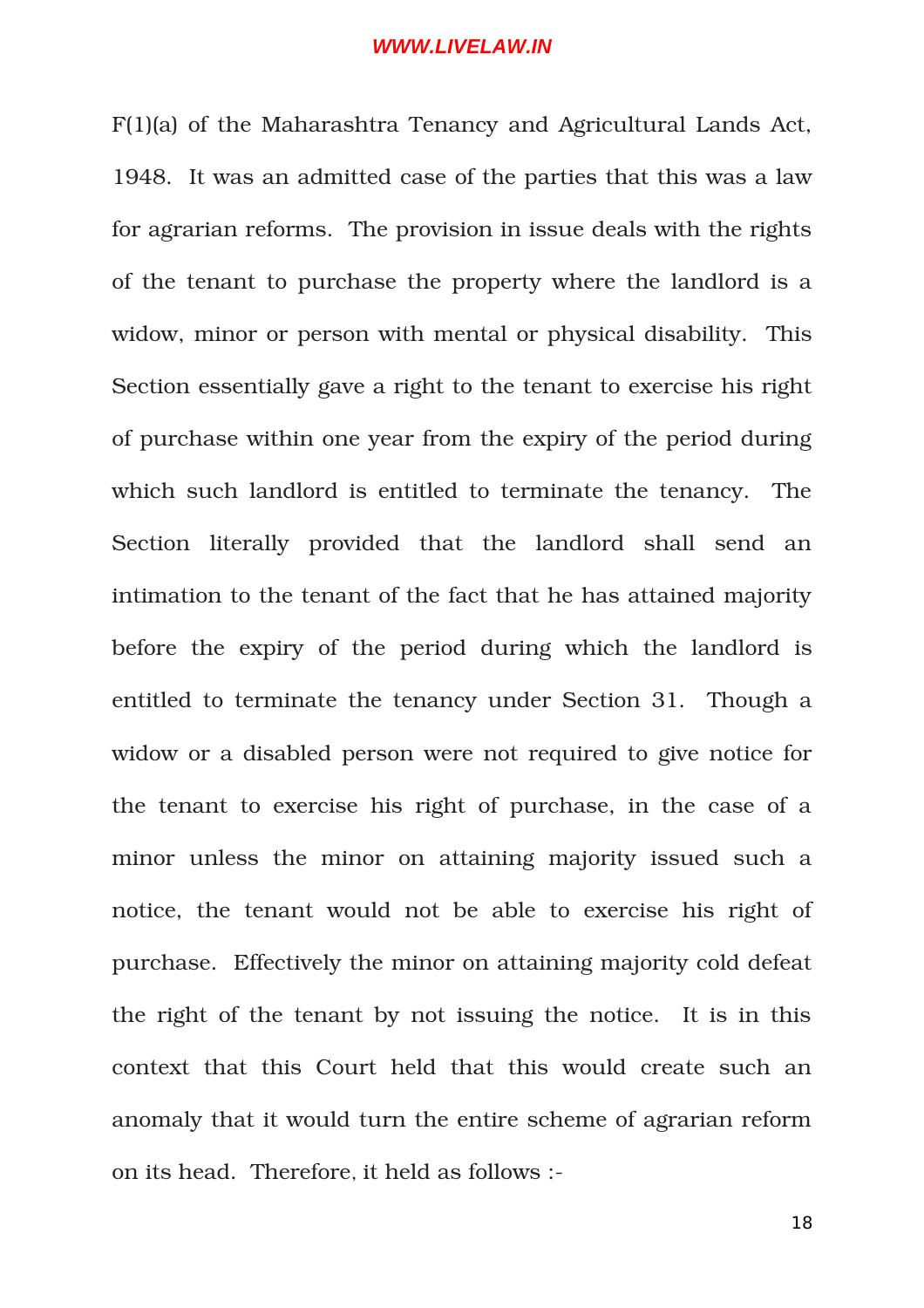"**25**. … This anomaly indeed turns the entire scheme of agrarian reform on its head. We have thus to see whether the language of Section 32-F can be added to or subtracted from, in order that the absurdity aforementioned and the discrimination between persons who are similarly situate be obviated."

After discussing various rules of interpretation the Court held that instead of striking out the classification as a whole it would delete the words 'of the fact that he has attained majority'. We may refer to para 43 which is relevant :

> "43. Given the fact that the object of the 1956 Amendment, which is an agrarian reform legislation, and is to give the tiller of the soil statutory title to land which such tiller cultivates; and, given the fact that the literal interpretation of Section  $32-F(1)(a)$  would be contrary to justice and reason and would lead to great hardship qua persons who are similarly circumstanced; as also to the absurdity of land going back to an absentee landlord when he has lost the right of personal cultivation, in the teeth of the object of the 1956 Amendment as mentioned hereinabove, we delete the words "..of the fact that he has attained majority..". Without these words, therefore, the landlord belonging to all three categories has to send an intimation to the tenant, before the expiry of the period during which such landlord is entitled to terminate the tenancy under Section 31."

27. Mr. Luthra, drew our attention to the speech of the Minister while introducing the Bill in relation to the Act of 2015. We need not repeat the speech in detail but reading of the same clearly indicates that the Minister while dealing with the issue of 'heinous offences' wherein the children could be tried as adults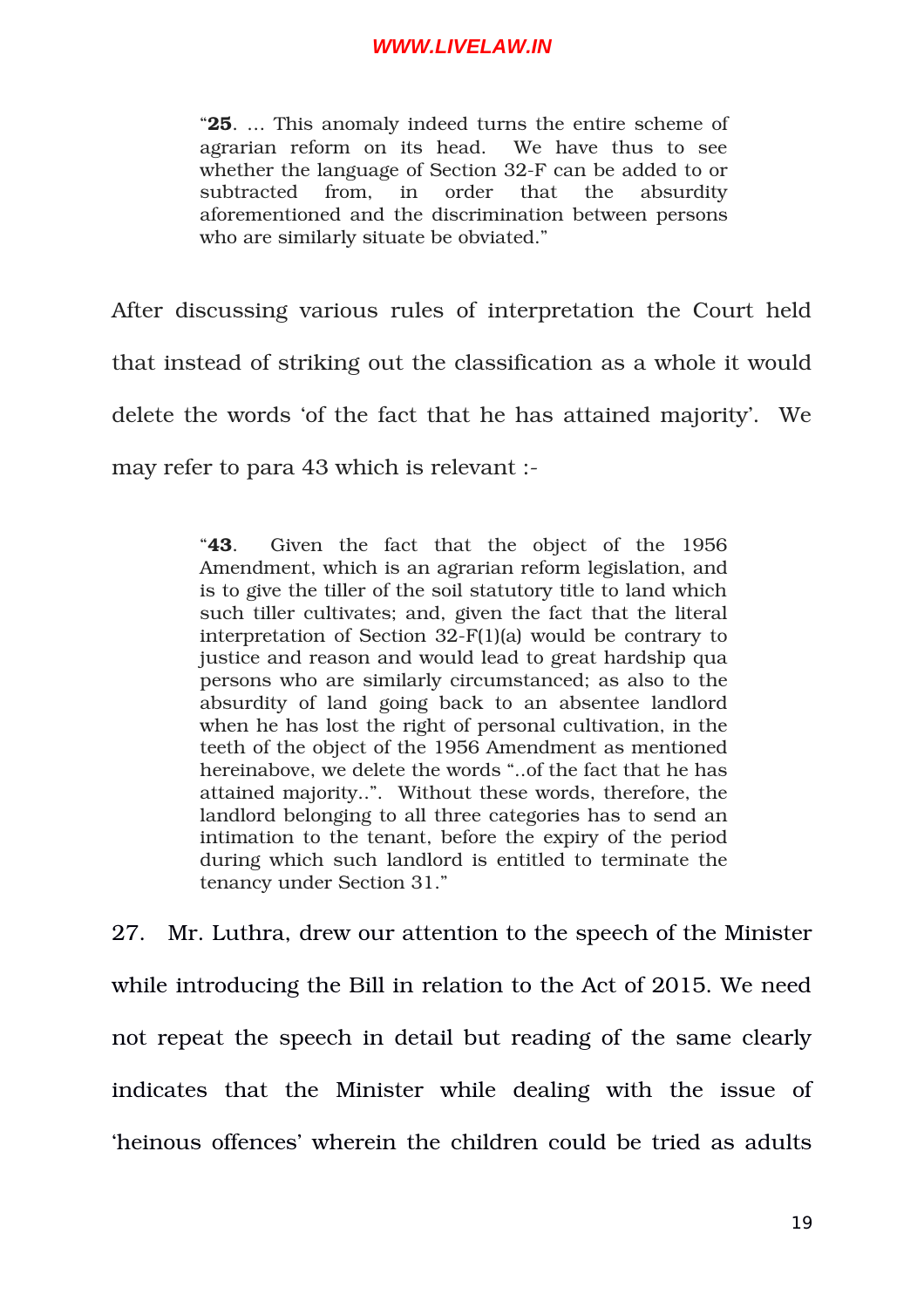mainly made reference to the offences of murder, rape and terrorism. There are some other speeches that have been referred to by Mr. Luthra, but we are not referring to the same because the intention of the Legislature as a whole cannot be gauged from the speeches of individual members, some of whom supported the Bill and some of whom did not support the Bill. The main reliance could only be made on the objects and reasons and introduction of the Bill by the Minister which basically makes reference to offences like murder, rape, terrorism, where the minimum punishment is more than 7 years.

28. There can be no quarrel with the submission made by Mr. Siddharth Luthra that in a given circumstance, this Court can even add or subtract words from a statute. However, this can be done only when the intention of the Legislature is clear. We not only have to look at the principles of statutory interpretation but in the present case, the conundrum we face is that how do we decipher the intention of the Legislature. It is not necessary that the intention of the Legislature is the one what the judge feels it should be. If the intention of the Legislature is clear then the Court can get over the inartistic or clumsy wording of the statute.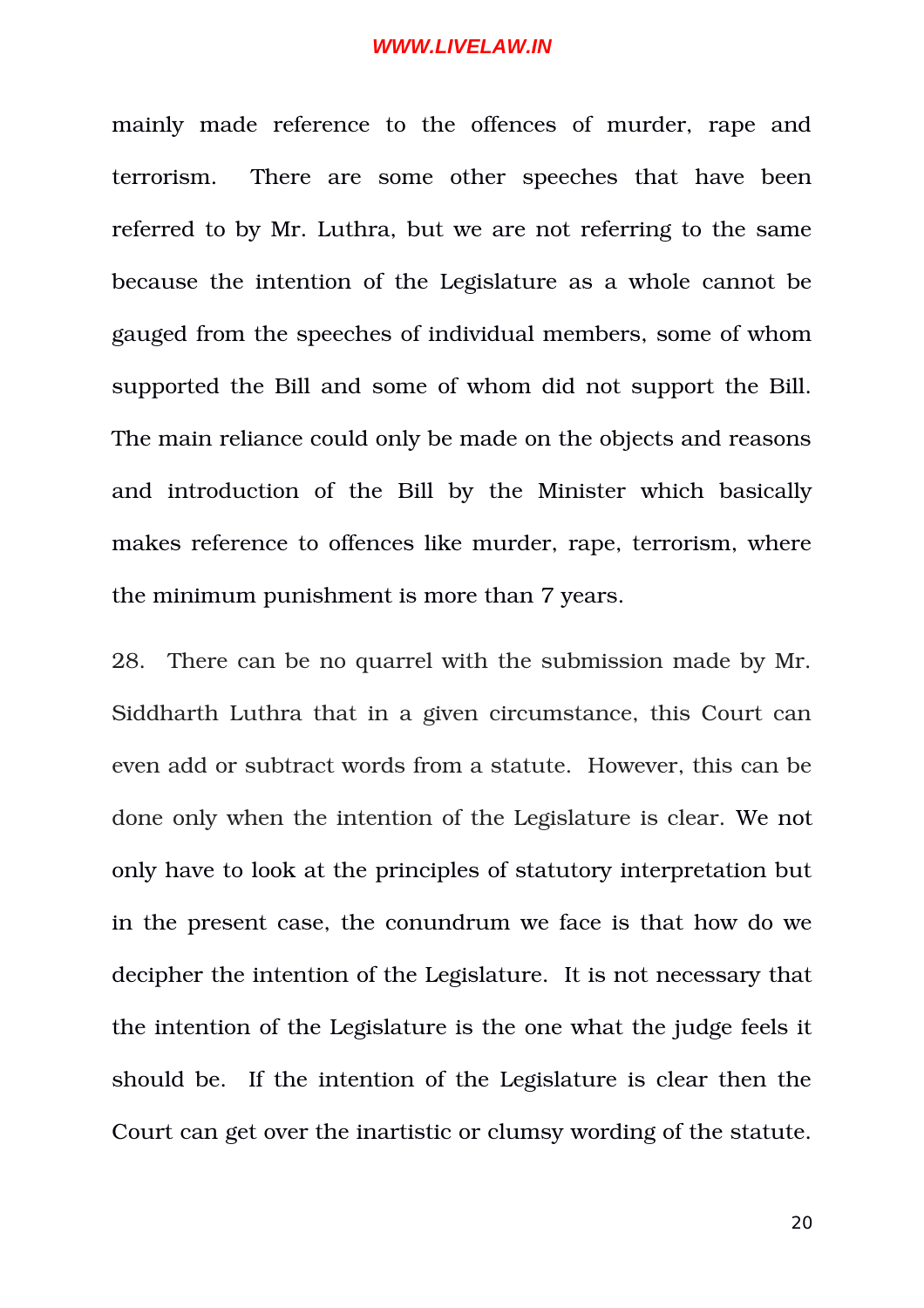However, when the wording of the statute is clear but the intention of the Legislature is unclear, the Court cannot add or subtract words from the statute to give it a meaning which the Court feels would fit into the scheme of things.

29. There can be no manner of doubt that if the intention of the Legislature is absolutely clear from the objects and reasons of the Act then the Court can correct errors made by the person who drafted the legislation and may write down or omit/delete/add words to serve the purpose of the legislation and ensure that the legislation is given a meaning which was intended to by the Legislature. The issue is whether in the present case we can clearly hold what was the intention of the Legislature.

30. We must also while interpreting an Act see what is the purpose of the Act. The purpose of the Act of 2015 is to ensure that children who come in conflict with law are dealt with separately and not like adults. After the unfortunate incident of rape on December 16, 2012 in Delhi, where one juvenile was involved, there was a call from certain sections of the society that juveniles indulging in such heinous crimes should not be dealt with like children. This incident has also been referred to by the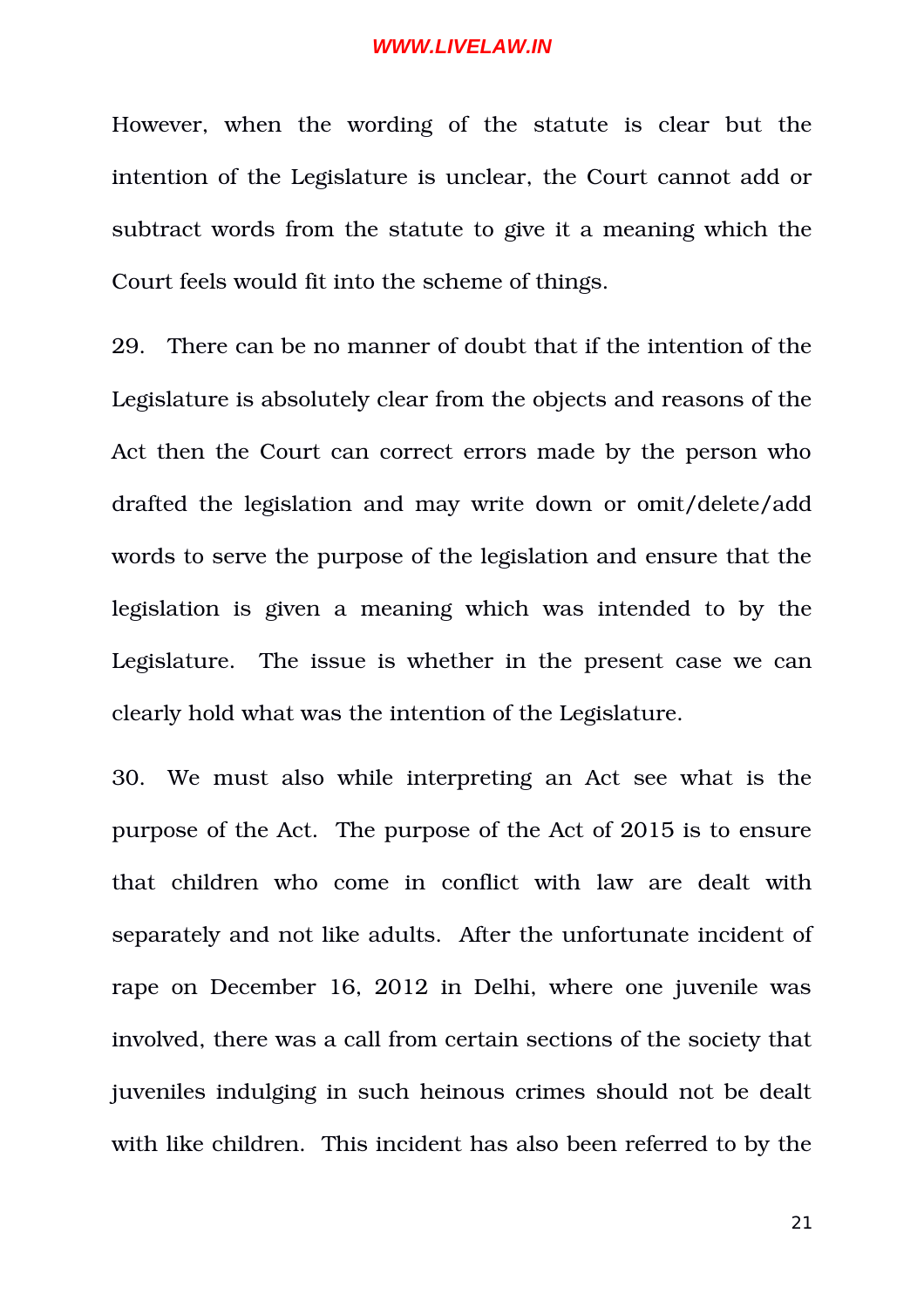Minister in her introduction. In these circumstances, to say that the intention of the Legislature was to include all offences having a punishment of more than 7 years in the category of 'heinous offences' would not, in our opinion be justified. When the language of the section is clear and it prescribes a minimum sentence of 7 years imprisonment while dealing with heinous offences then we cannot wish away the word 'minimum' .

31. No doubt, as submitted by Mr. Luthra there appears to be a gross mistake committed by the framers of the legislation. The legislation does not take into consideration the 4<sup>th</sup> category of offences. How and in what manner a juvenile who commits such offences should be dealt with was something that the Legislature should have clearly spelt out in the Act. There is an unfortunate gap. We cannot fill the gap by saying that these offences should be treated as heinous offences. Whereas on the one hand there are some offences in this category which may in general parlance be termed as heinous, there are many other offences which cannot be called as heinous offences. It is not for this Court to legislate. We may fill in the gaps but we cannot enact a legislation, especially when the Legislature itself has enacted one.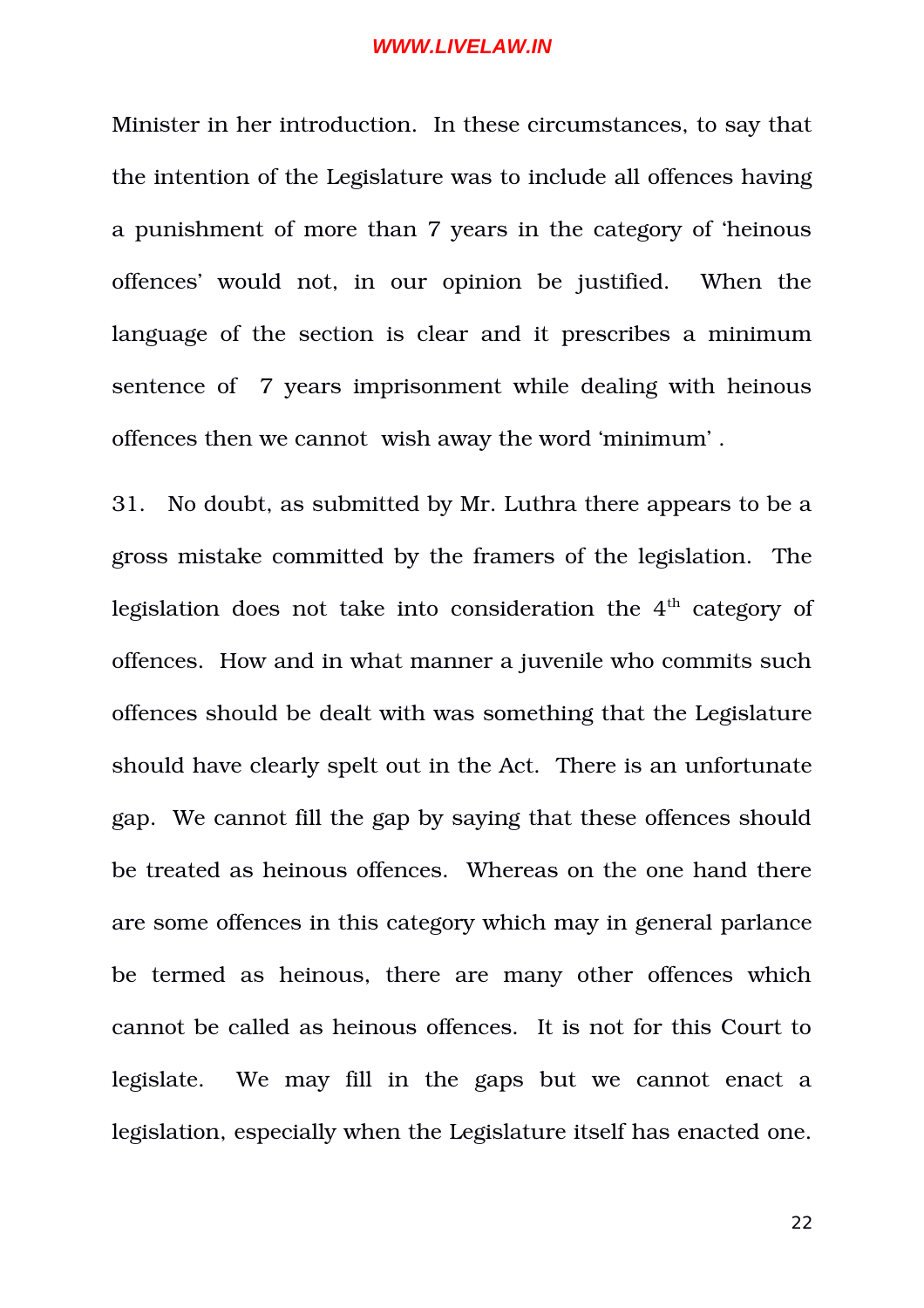We also have to keep in mind the fact that the scheme of the Juvenile Justice (Care and Protection of Children) Act, 2015 is that children should be protected. Treating children as adults is an exception to the rule. It is also a well settled principle of statutory interpretation that normally an exception has to be given a restricted meaning.

32. We may add that the High Courts of Bombay $^9$  $^9$ , Patna $^{10}$  $^{10}$  $^{10}$ , and Punjab and Haryana<sup>[11](#page-22-2)</sup>, have taken a view that the category of 'heinous offences' cannot include offences falling within the  $4<sup>th</sup>$ category. No contrary view has been brought to our notice. We see no reason to take a different view.

33. It was urged by Mr. Luthra that while defining 'heinous offences' the word 'includes' has been used which would mean that the definition is an inclusive definition and includes things not mentioned in the definition. We are not impressed with this argument since the definitions of 'petty offences' and 'serious offences' also use the word 'includes'. In fact the word 'includes' is a surplusage. The word 'includes' in the three definition

<span id="page-22-0"></span><sup>9</sup> Saurabh Jalinder Nangre & Ors. vs. State of Maharashtra, 2019 (1) Crimes 253 (Bom).

<span id="page-22-2"></span><span id="page-22-1"></span><sup>10</sup> Criminal (SJ)No.1716 of 2018 titled Rajiv Kumar vs. State of Bihar. Judgment dated 18.09.2018 11 CRR 1615 of 2018 titled Bijender vs. State of Haryana and another, judgment dated  $21<sup>st</sup>$  May, 2018.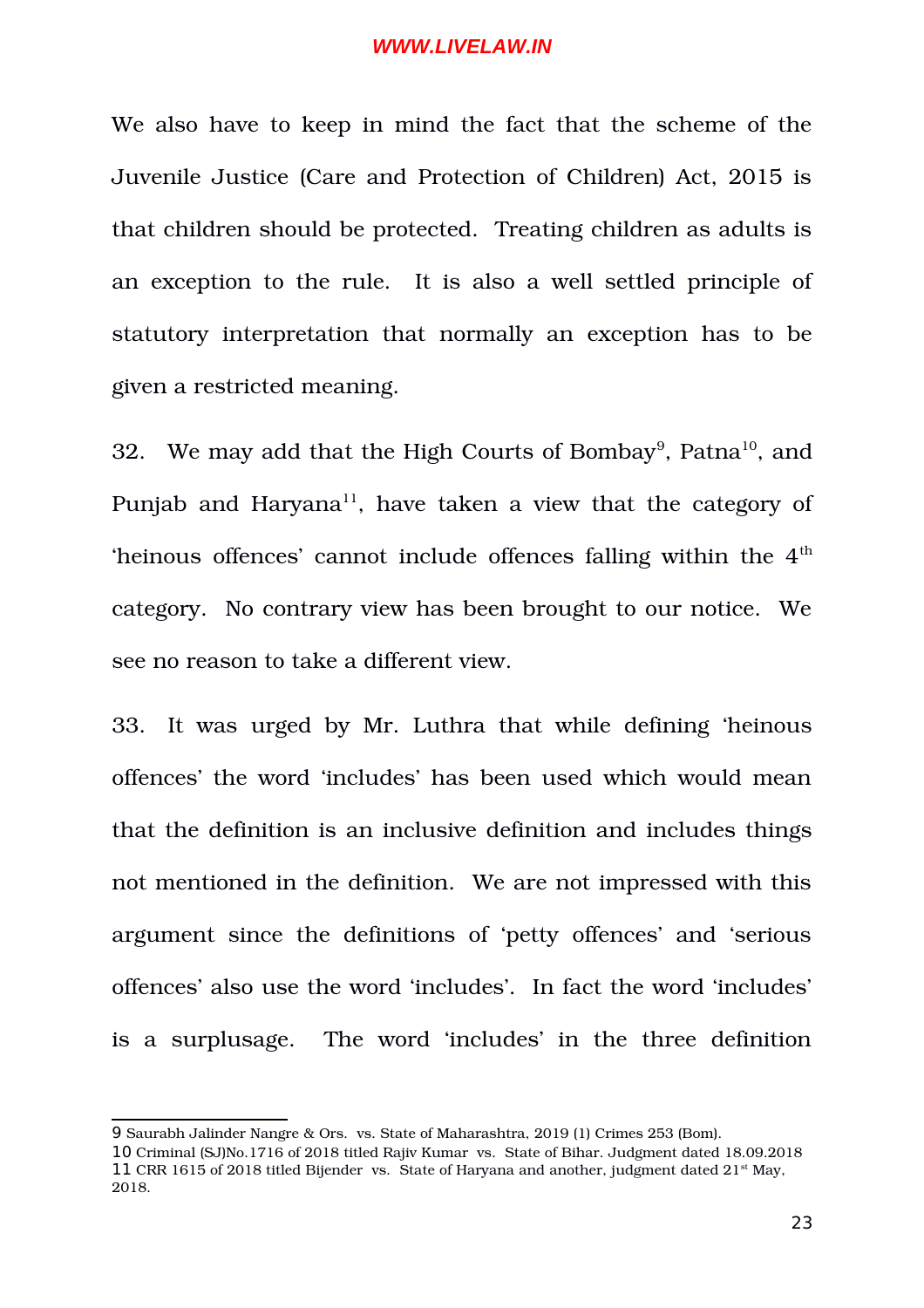clauses does not make any sense. There is nothing else to be included. The definition is complete in itself.

34. From the scheme of Section 14, 15 and 19 referred to above it is clear that the Legislature felt that before the juvenile is tried as an adult a very detailed study must be done and the procedure laid down has to be followed. Even if a child commits a heinous crime, he is not automatically to be tried as an adult. This also clearly indicates that the meaning of the words 'heinous offence' cannot be expanded by removing the word 'minimum' from the definition.

35. Though we are of the view that the word 'minimum' cannot be treated as surplusage, yet we are duty bound to decide as to how the children who have committed an offence falling within the  $4<sup>th</sup>$  category should be dealt with. We are conscious of the views expressed by us above that this Court cannot legislate. However, if we do not deal with this issue there would be no guidance to the Juvenile Justice Boards to deal with children who have committed such offences which definitely are serious, or may be more than serious offences, even if they are not heinous offences. Since two views are possible we would prefer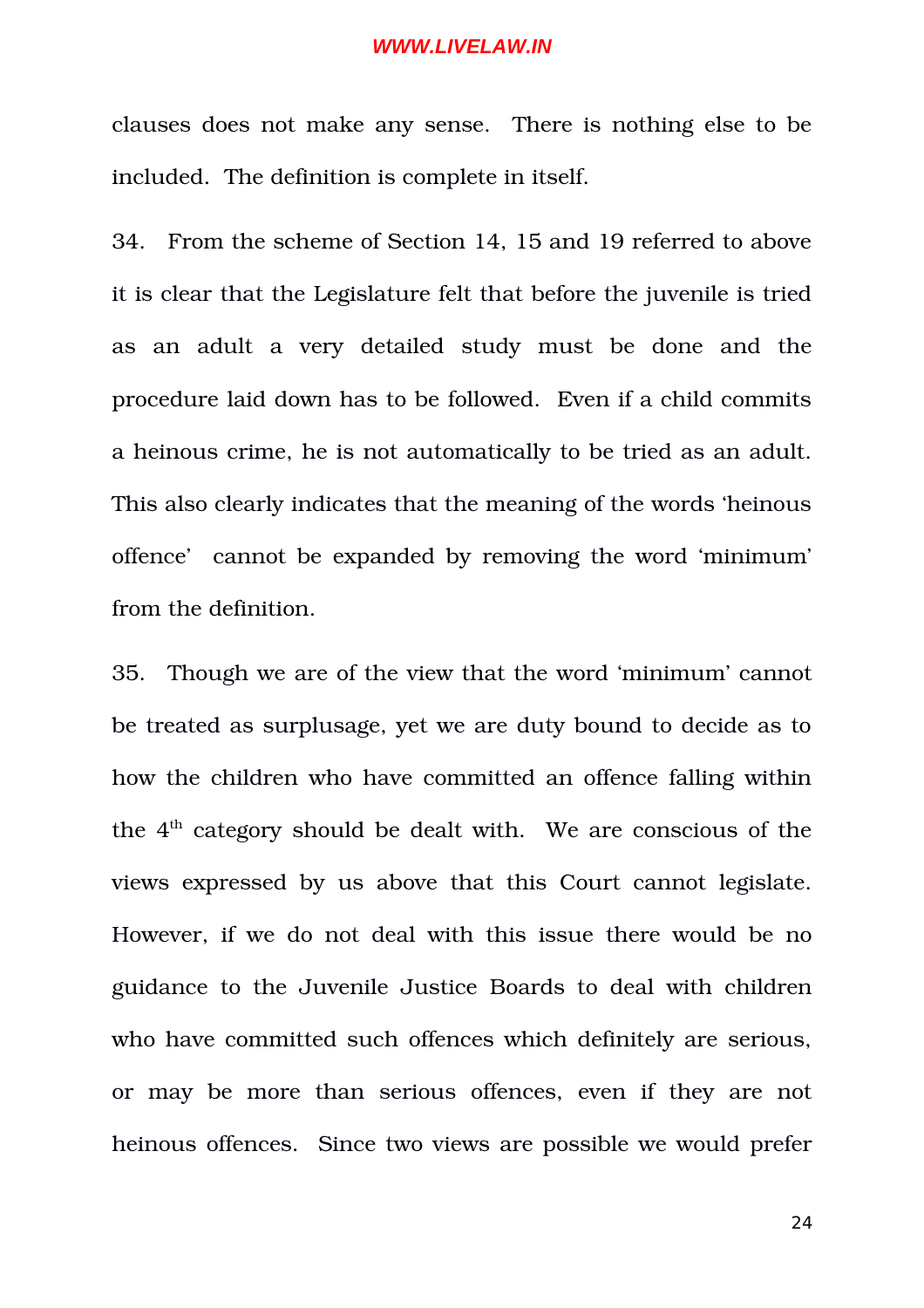to take a view which is in favour of children and, in our opinion, the Legislature should take the call in this matter, but till it does so, in exercise of powers conferred under Article142 of the Constitution, we direct that from the date when the Act of 2015 came into force, all children who have committed offences falling in the 4<sup>th</sup> category shall be dealt with in the same manner as children who have committed 'serious offences'.

36. In view of the above discussion we dispose of the appeal by answering the question set out in the first part of the judgment in the negative and hold that an offence which does not provide a minimum sentence of 7 years cannot be treated to be an heinous offence. However, in view of what we have held above, the Act does not deal with the  $4<sup>th</sup>$  category of offences viz., offence where the maximum sentence is more than 7 years imprisonment, but no minimum sentence or minimum sentence of less than 7 years is provided, shall be treated as 'serious offences' within the meaning of the Act and dealt with accordingly till the Parliament takes the call on the matter.

37. In passing we may note that in the impugned judgment the name of the Child in Conflict with Law, has been disclosed.